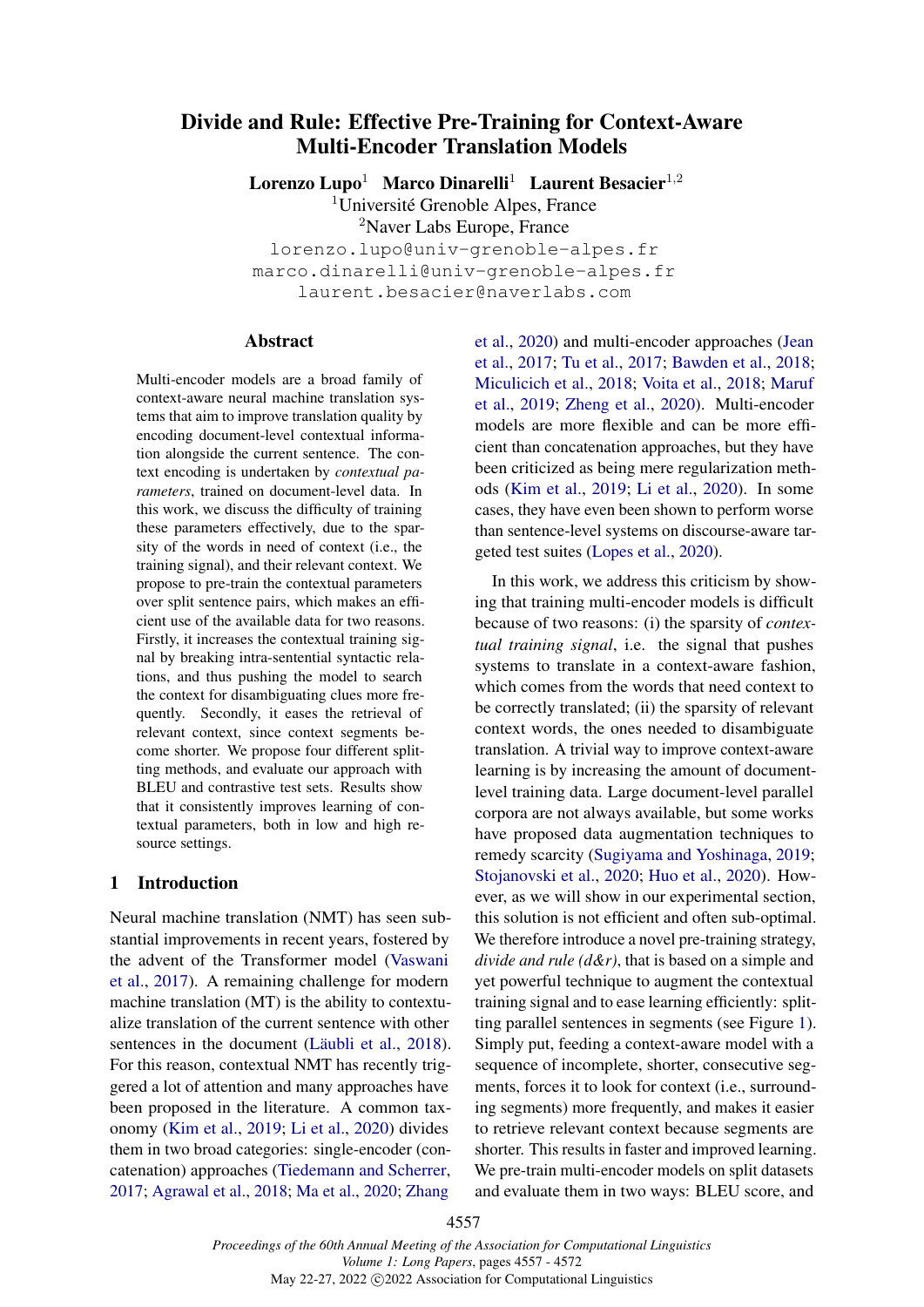- <span id="page-1-0"></span> $S^{i,1}$ He said that it was a project of peace
- $Si<sub>3</sub>$ and unity and that it brought people together.
- $T^{i,1}$ *Il disait que c' était un projet de paix*
- ${\cal T}^{i,2}$ i,<sup>2</sup> *et d' unité et qu' il réunissait les gens .*
- $\bar{S}^{\bar{j},1}$ I think single-cell organisms are
- $S^{j,2}$ possible within two years.
- $T^{j,1}$ j,<sup>1</sup> *Je pense que les organismes unicellulaires*
- $T^{j,2}$ *sont possibles dans 2 ans .*

Figure 1: Example of sentence pairs from En→Fr IWSLT17, after being tokenized and split in the middle. After the splitting, some syntactic relations span across two segments (underlined). Also, some source-side words are not parallel with their reference (in bold).

contrastive test sets for discourse phenomena.

Our main contributions are the following: (i) we show that context-aware multi-encoder models need to be trained carefully, because the contextual training signal is sparse, as well as the context elements useful for contextualization; (ii) we propose the *d&r* pre-training strategy, which fosters training of contextual parameters by splitting sentences into segments, with four splitting variants; (iii) we support this strategy with an analysis of the impact of splitting on the distribution of discourse phenomena; (iv) we demonstrate that this strategy is both effective and efficient, as it allows multi-encoder models to learn better and faster than by simply increasing the training data.

# 2 Background

#### <span id="page-1-3"></span>2.1 Single-encoder approaches

The most straightforward approach to contextaware NMT consists in concatenating the context to the current sentence before feeding it to the standard encoder-decoder architecture [\(Tiede](#page-11-1)[mann and Scherrer,](#page-11-1) [2017;](#page-11-1) [Agrawal et al.,](#page-8-0) [2018;](#page-8-0) [Junczys-Dowmunt,](#page-9-5) [2019;](#page-9-5) [Ma et al.,](#page-10-1) [2020;](#page-10-1) [Zhang](#page-11-2) [et al.,](#page-11-2) [2020\)](#page-11-2). A special token is introduced to mark the boundaries between sentences. Generation can then follow two strategies: the *many-to-many* strategy consists in translating all the source sentences, and then discarding contextual sentences; the *manyto-one* strategy consists in translating the current sentence only. The modeling capacity of concatenation methods is limited to few sentences because the complexity of attention scales quadratically with sentence length, although some recent works try to solve this constraint [\(Tay et al.,](#page-11-8) [2020\)](#page-11-8).

<span id="page-1-1"></span>

Figure 2: Multi-encoder approach integrating context outside the decoder.

### <span id="page-1-2"></span>2.2 Multi-encoder approaches

Multi-encoder models couple a self-standing sentence-level NMT system, with parameters  $\theta_s$ , with additional parameters for modeling the context either on source side, target side, or both. We refer to these parameters as the *contextual parameters*  $\theta_C$ . The full context-aware architecture has parameters  $\Theta = [\theta_S; \theta_C]$ . Most of the multi-encoder models can be described as instances of two architectural families [\(Kim et al.,](#page-9-1) [2019\)](#page-9-1), that only differ in the way the encoded representations of the context and the current sentence are integrated.

Outside integration. In this approach, depicted in Figure [2,](#page-1-1) the encoded representations are merged outside the decoder [\(Maruf et al.,](#page-10-5) [2018;](#page-10-5) [Voita et al.,](#page-11-4) [2018;](#page-11-4) [Zhang et al.,](#page-11-9) [2018;](#page-11-9) [Miculicich et al.,](#page-10-2) [2018;](#page-10-2) [Maruf et al.,](#page-10-3) [2019;](#page-10-3) [Zheng et al.,](#page-11-5) [2020\)](#page-11-5). This can happen in different ways, such as by simple concatenation of the encodings, or with a gated sum.

Inside integration. Here the decoder attends to the context representations directly, using its internal representation of the decoded history as query [\(Tu et al.,](#page-11-10) [2018;](#page-11-10) [Kuang et al.,](#page-9-6) [2018;](#page-9-6) [Bawden](#page-9-3) [et al.,](#page-9-3) [2018;](#page-9-3) [Voita et al.,](#page-11-11) [2019b;](#page-11-11) [Tan et al.,](#page-11-12) [2019\)](#page-11-12).

Many of these works found it useful to share parameters of current-sentence and context encoders [\(Voita et al.,](#page-11-4) [2018;](#page-11-4) [Li et al.,](#page-10-0) [2020\)](#page-10-0). In this way, the amount of contextual parameters to learn,  $|\theta_C|$ , and the computational cost are drastically reduced. Shared representation can also be cached to be re-used and further processed by contextual parameters without the need of re-encoding sentences from scratch, which represents an advantage with respect to single-encoder approaches. Most of the approaches proposed in the literature focus on a few previous sentences, where most of the relevant context is concentrated.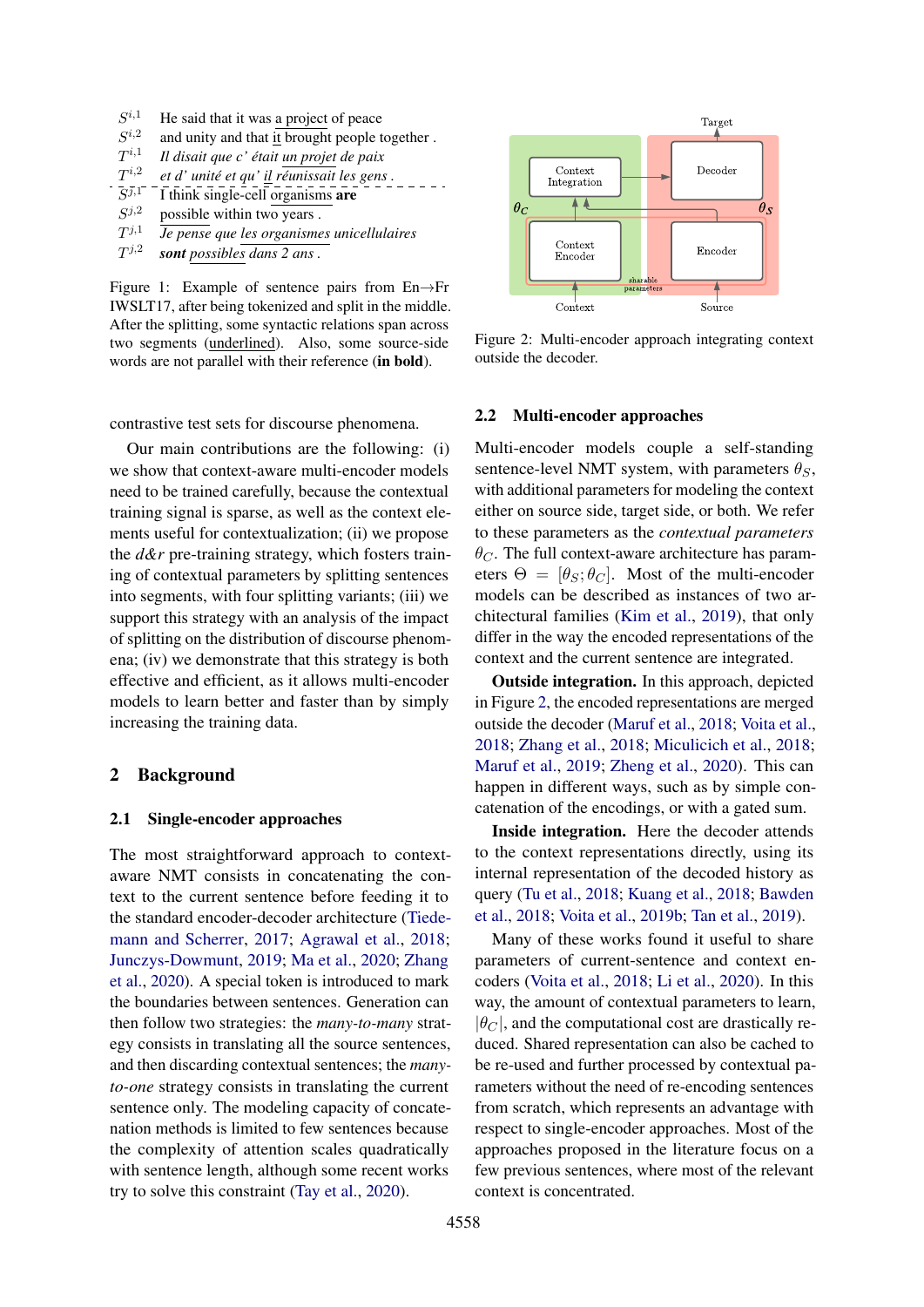Two-step training. Multi-encoder models are commonly trained following a two-step strategy [\(Tu et al.,](#page-11-10) [2018;](#page-11-10) [Zhang et al.,](#page-11-9) [2018;](#page-11-9) [Miculicich](#page-10-2) [et al.,](#page-10-2) [2018;](#page-10-2) [Maruf and Haffari,](#page-10-6) [2018;](#page-10-6) [Li et al.,](#page-10-0) [2020\)](#page-10-0). The first step consists in training  $\theta_S$  independently on a sentence-level parallel corpus  $C_S$ . Secondarily, contextual parameters  $\theta_C$  are trained on a document-level parallel corpus  $\mathcal{C}_D$ , while finetuning or freezing  $\theta_S$ . Note that  $\mathcal{C}_S$  can also include sentences from  $C_D$ .

# 2.3 Evaluating context-aware MT

Novel MT systems are usually evaluated by computing BLEU [\(Papineni et al.,](#page-10-7) [2002\)](#page-10-7) on the test data. However, BLEU is ill-equipped to capture the improvements achieved by context-aware MT [\(Hard](#page-9-7)[meier,](#page-9-7) [2012\)](#page-9-7), because contextualization can improve the translation of only a small fraction of the words in a document, while most of the words can be correctly translated without knowing the context. For instance, only a fraction of the anaphoric pronouns in a document has its nominal antecedent outside its own sentence. However, despite being sparse, these few cases strongly impact the quality of translation [\(Läubli et al.,](#page-9-0) [2018;](#page-9-0) [Popescu-](#page-10-8)[Belis,](#page-10-8) [2019\)](#page-10-8). Consequently, a number of discoursetargeted test sets and automatic metrics have been proposed to measure improvements in contextaware MT [\(Maruf et al.,](#page-10-9) [2021\)](#page-10-9), the most widely adopted ones being contrastive test sets.

Contrastive test sets [\(Bawden et al.,](#page-9-3) [2018;](#page-9-3) [Müller et al.,](#page-10-10) [2018;](#page-10-10) [Voita et al.,](#page-11-13) [2019a\)](#page-11-13) consist of a number of source sentences, each paired with a correct translation and some incorrect ones. Models are assessed on their ability to rank the correct translation first. In many cases, this can be identified only by looking at context, which is provided for both source and target sides. Therefore, the ranking accuracy reflects the context-modeling ability of the evaluated translation system.

### <span id="page-2-0"></span>3 The double challenge of sparsity

Some works criticized multi-encoder methods [\(Kim et al.,](#page-9-1) [2019;](#page-9-1) [Li et al.,](#page-10-0) [2020\)](#page-10-0), arguing that they do not improve sentence-level baselines in terms of BLEU when the baseline is well regularized. When there are improvements, it is argued that the context-encoder simply works as a noise-generator that makes training more robust, and the improvements are not due to better contextmodeling. Along this path, [Lopes et al.](#page-10-4) [\(2020\)](#page-10-4)

showed that multi-encoder architectures struggle to model contextual information, and even deteriorate the performance of a sentence-level baseline on contrastive test sets. In fact, many proponents of multi-encoder models only show BLEU improvements, without providing any kind of targeted evaluation. This doesn't allow a direct evaluation of their context-modeling capability. We posit that training the contextual parameters of multi-encoder models is non-trivial because of two challenges: (i) the sparsity of the training signal, which comes from the words that need context to be correctly translated (most of the words of a sentence can be translated without context); (ii) the sparsity of context words that are useful for contextualization (most of the context is useless). As such, missing the right experimental setting can lead to unsuccessful training and unconvincing results.

More data? A trivial way to offset sparsity is to increase the volume of training data. In fact, existing works that report strong results with targeted evaluation train their contextual parameters with millions of document-level sentence pairs [\(Baw](#page-9-3)[den et al.,](#page-9-3) [2018;](#page-9-3) [Müller et al.,](#page-10-10) [2018;](#page-10-10) [Voita et al.,](#page-11-11) [2019b;](#page-11-11) [Zheng et al.,](#page-11-5) [2020;](#page-11-5) [Wong et al.,](#page-11-14) [2020;](#page-11-14) [Kang](#page-9-8) [et al.,](#page-9-8) [2020\)](#page-9-8). In contrast, many works in the literature train models with the TED talks' subtitles released by the IWSLT shared tasks [\(Cettolo et al.,](#page-9-9) [2012\)](#page-9-9), which only consist of a couple of hundred thousand parallel sentences. In the experimental section, we will show that IWSLT's subtitles are not sufficient to effectively train multi-encoder models. It follows that one can not make fair comparisons between alternative architectures in such experimental settings. On the other hand, we will give an empirical confirmation to the intuition that increasing the volume of training data helps learning contextual parameters. However, increasing the amount of training data is an inefficient solution, and one that is not always feasible: large documentlevel training sets may not be available in many languages. In the following section, we propose a pretraining solution that makes an efficient use of the available data for learning contextual-parameters effectively.

# 4 Proposed Approach

One way to simulate document-level data is to split sentences in two or more segments [\(Luong](#page-10-11) [et al.,](#page-10-11) [2016\)](#page-10-11). In this way intra-sentential syntactic relations are broken, and a word previously disam-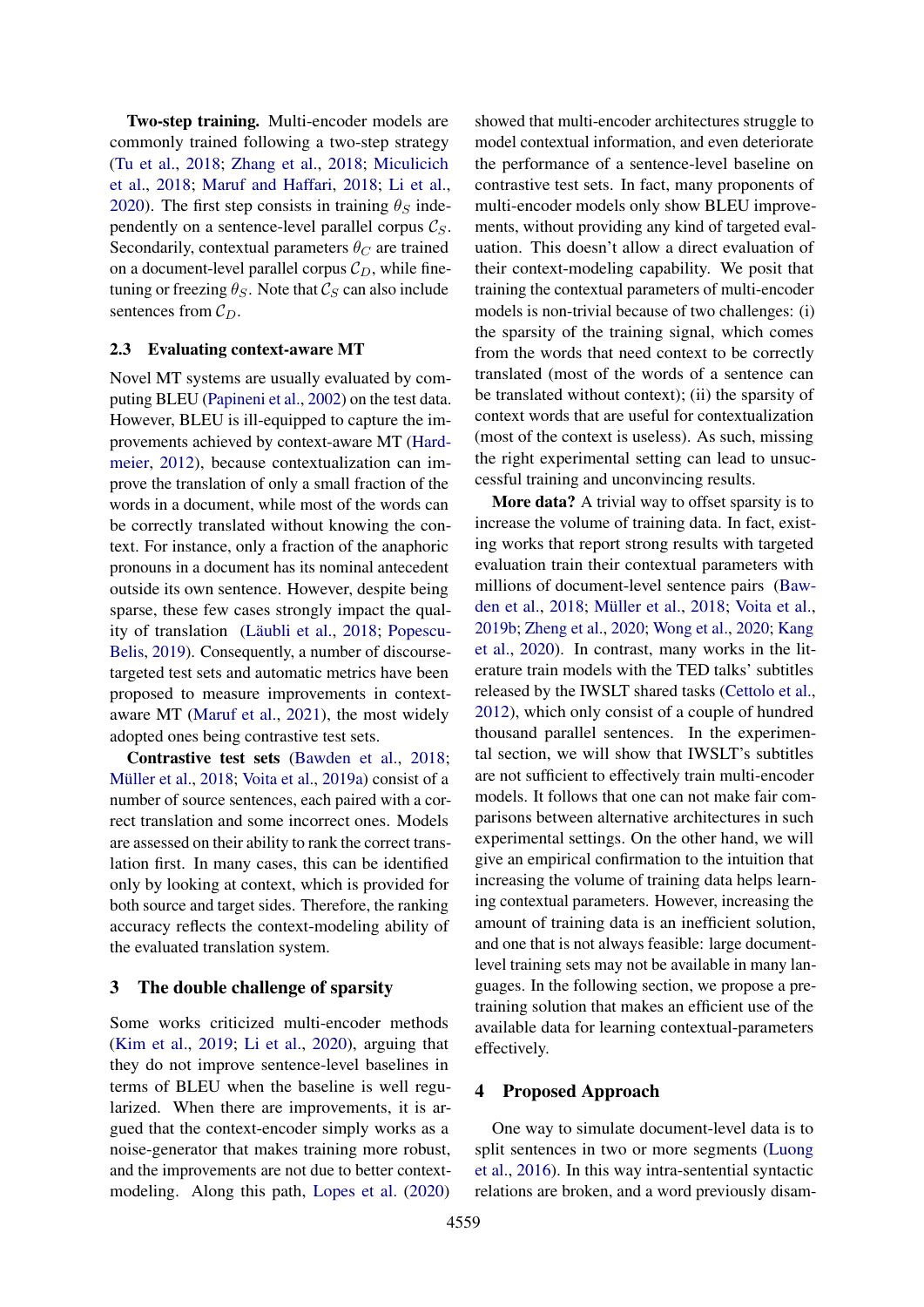| <b>Algorithm 1:</b> Split parallel corpus                                                                                    |
|------------------------------------------------------------------------------------------------------------------------------|
| 1: <b>input:</b> Parallel corpus $C$ , minimum source                                                                        |
| length $l_{min}$ , function wheresplit()                                                                                     |
| 2: for $i = 1, \ldots,  \mathcal{C} $ do                                                                                     |
| if $len(S^i) \geq l_{min}$ then<br>3:                                                                                        |
| $m_S, m_T$ = wheresplit $(S^i, T^i, \ldots)$<br>4:                                                                           |
| 5:                                                                                                                           |
| $S^{i,1} = S^i_{\leq m_S}$ and $S^{i,2} = S^i_{\geq m_S}$<br>$T^{i,1} = T^i_{\leq m_T}$ and $T^{i,2} = T^i_{\geq m_T}$<br>6: |
| end if<br>7:                                                                                                                 |
| 8: end for                                                                                                                   |
| 9: <b>return</b> Split corpus $C_D$                                                                                          |
|                                                                                                                              |

<span id="page-3-1"></span>biguated by looking at its neighbours in the sentence, now requires contextual information from the other segment in order to be correctly translated. Moreover, splitting sentences increases the concentration of relevant words within the context segment, as we will show in Section [4.2.](#page-3-0) Within the framework of MT, if we split the source sentence, its corresponding reference has to be split too. The proposed approach, *divide and rule* (*d&r* ), consists in pre-training the model on a dataset  $\mathcal{C}_D$  that results from splitting all the sentences of a parallel corpus  $C$  that have at least  $l_{min}$  tokens, as described by Algorithm [1.](#page-3-1) Each source-side sentence  $S^i$ , with index  $i = 1, ..., |\mathcal{C}|$ , is split into  $S^{i,1}$  and  $S^{i,2}$ . Its corresponding reference  $T^i$  is split into  $T^{i,1}$  and  $T^{i,2}$ . The resulting corpus is a document-level parallel corpus  $C_D$ , such that, if the original corpus C was itself document-level, then  $C_D$  keeps the same document boundaries as C. Figure [1](#page-1-0) illustrates two examples of parallel sentences that are split in the middle. In both examples, a context-aware system needs to look at  $S^{i,1}$  for translating  $S^{i,2}$  correctly, i.e. to look at past context. In the first one, the English neuter pronoun "it" could be translated into "il" or "elle", according to the gender of its antecedent (there is no singular neuter 3rd-person in French). The antecedent "a project", which is in the previous segment, allows to disambiguate it into "il". In the second example, the adjective "possible" can be correctly translated into its plural version "possibles" by looking back at the noun it refers to: "organisms".

# <span id="page-3-3"></span>4.1 Splitting methods

In Algoritm [1,](#page-3-1) the wheresplit function returns the token indices  $m_S$  and  $m_T$  of  $S^i$  and  $T^i$ , where the sentence is split. In this work, we propose and experiment with four variants of this function.

Middle-split. The simplest strategy is to split both the source and the target in the middle. In this case, where split = middlesplit( $S^i, T^i$ ) returns  $m_S = \lfloor len(S^i)/2 \rfloor$  and  $m_T = \lfloor len(T^i)/2 \rfloor$ . Following this method, it can happen that  $S^{i,j}$  and  $T^{i,j}$ , with  $j = 1, 2$ , are not parallel, as illustrated in the second example of Figure [1.](#page-1-0) The verb "are" belongs to  $S^{i,1}$ , but its translation "sont" does not belong to its corresponding reference segment  $T^{i,1}$ . In other words, sometimes the splitting can separate a set of words from their reference, which end up in the other segment. Clearly, this method requires the two languages not to excessively diverge in terms of word order, to avoid too large mismatches between  $S^{i,j}$  and  $T^{i,j}$ , with  $j = 1, 2$ .

Aligned-split. As a solution to the misalignment problem between source and target segments, we can calculate word alignments  $A^i$ , and use them to inform our splitting strategy by setting where split = aligned split $(S^i, T^i, A^i)$ , where alignedsplit splits each sentence close to the middle, while avoiding to separate aligned words in different segments.

Synt-split. The objective of splitting being to break intra-sentential syntactic and semantic relations in order to force the model to exploit the context more frequently, we can run an NLP toolkit over the training set to retrieve relations  $L$  (e.g. syntactic dependencies or coreferences), and then by defining wheresplit = syntsplit $(S^i, T^i, L^i)$  so that it splits sentences close to the middle, while ensuring that at least a relation is broken whenever possible. Since not all relations raise translation ambiguities when broken, one can choose which of them must be prioritized; in this work we chose pronominal coreferences.

Multi-split. The aforementioned methods can be extended to splitting sentences in more than two segments. The more we split sentences the more likely it is that context is needed for each segment, hence increasing training signal for contextual parameters.

In Section [6.3,](#page-6-0) we present an empirical comparison between the four splitting methods. We refer to [A](#page-12-0)ppendix A and to our implementation<sup>[1](#page-3-2)</sup> for further details.

#### <span id="page-3-0"></span>4.2 Impact on discourse phenomena

To give an explicit picture of how and why sentence splitting helps learning contextual parameters, we

<span id="page-3-2"></span><sup>1</sup> <https://github.com/lorelupo/divide-and-rule>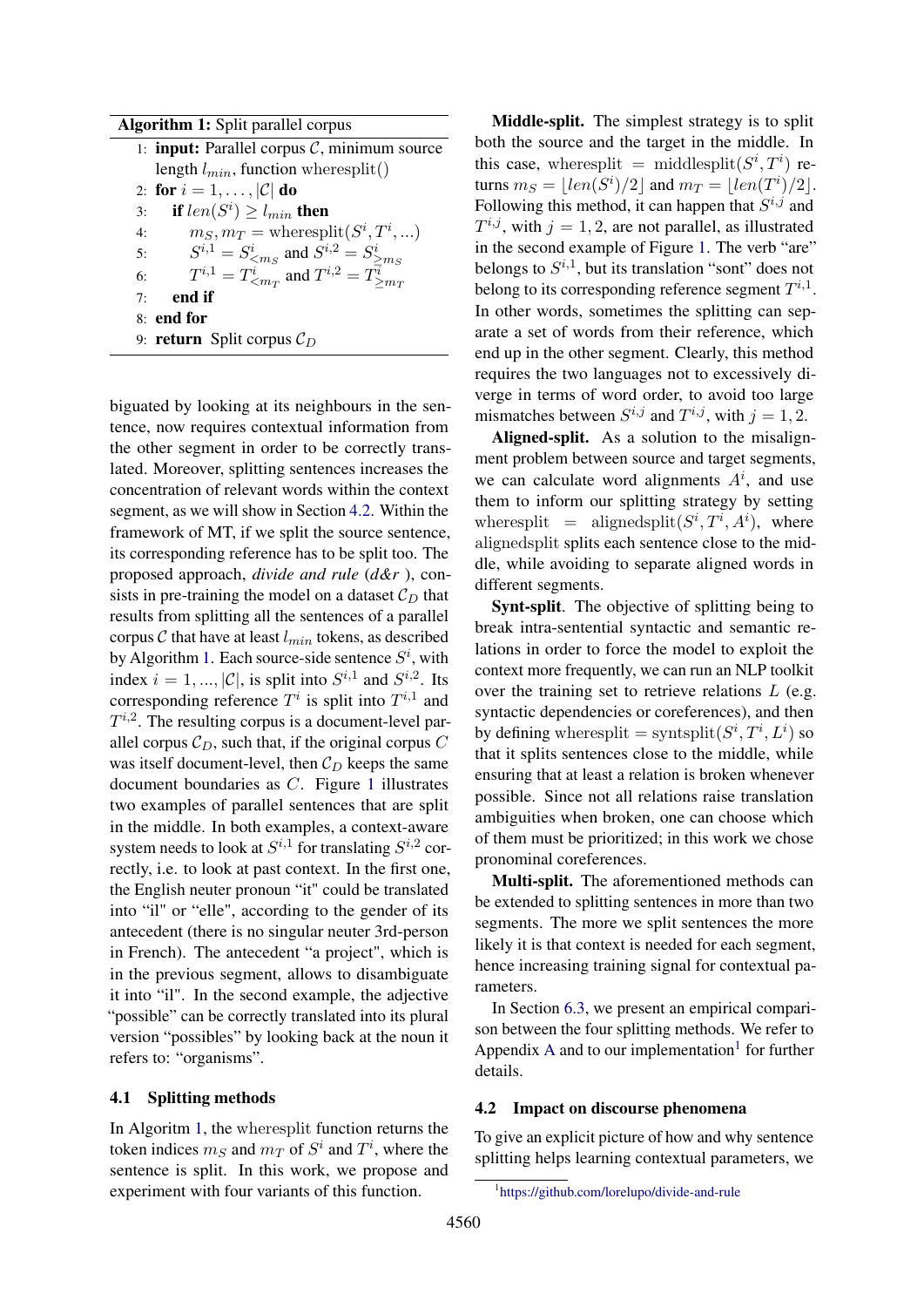<span id="page-4-0"></span>

Figure 3: IWSLT's number of antecedents of anaphoric pronouns at a given distance in terms of sentences or segments (in split data), divided by the number of tokens that the model needs to attend for resolving the coreference.

processed the source training data of IWSLT17 with CoreNLP [\(Manning et al.,](#page-10-12) [2014\)](#page-10-12) and we computed some statistics on coreference chains and dependency parse trees, before and after applying the *middle-split* method. Statistics show how splitting the sentences of a document helps in two ways:

More cases. Splitting generates new cases that require context for disambiguation, making training signal more abundant. When syntactic dependencies are split in two segments, the model needs to access the context for reconstructing the syntactic structure of the source sentence and correctly translate it, as shown in Figure [1.](#page-1-0) In order to have an idea of the magnitude of this effect, we calculated the percentage of the sentences where the splitting method breaks at least one syntactic dependency between the main verb of the sentence (the root) and : (i) the subject or object (18.1% of the sentences); (ii) any complement  $(9.5\%)$ ; (iii) any modifier (9.3%). If we consider all the dependencies with the root, except punctuations, we find that in 84.8% of the sentences at least a syntactic dependency is broken. Given such high proportion, the *middle-split* variant is in fact a good approximation of a syntactically supported splitting approach. These cases add up to the many other cases of broken relations, such as coreferences, which make the overall contextual training signal more abundant.

Denser cases. The splitting also has the effect of shortening the average length of text sequences, which eases the job of context-aware systems because they have to attend to fewer words while looking for context. In Figure [3,](#page-4-0) we show how many antecedents of an anaphoric pronoun are present in

the data at a given distance  $d$ , expressed as number of sentences from the current one for original data, and number of segments for split data,  $d = 0$ means that both the pronoun and its antecedent are in the same sentence (or segment);  $d = 1$  means that the antecedent is in previous sentence (or segment), and so on. We show statistics up to  $d = 3$ , which is the maximum context distance that we experiment with. The absolute number of antecedents is divided by the average length of a sentence or segment. The resulting bar plot shows that splitting sentences into segments makes pronominal antecedents more dense in the set of context tokens that the model is attending, which fosters the learning of contextual parameters. The same effect applies to the other discourse phenomena that require contextual disambiguation.[2](#page-4-1)

### 5 Experimental setup

#### 5.1 Data

We conduct experiments for three language pairs: English→Russian/German/French, on different domains. Following [Kim et al.](#page-9-1) [\(2019\)](#page-9-1), we pre-train sentence-level baselines on large sentence-level parallel data to make them as robust as possible. In particular, we employ data released by [Voita et al.](#page-11-11) [\(2019b\)](#page-11-11) for En→Ru (6.0M sentences from Open-Subtitles2018 [\(Lison et al.,](#page-10-13) [2018\)](#page-10-13)), data from the WMT17<sup>[3](#page-4-2)</sup> news translation shared task for  $En \rightarrow De$  $(\sim$ 5.2M sentences), and data from WMT1[4](#page-4-3)<sup>4</sup> for En→Fr (∼35.8M sentences). We train the contextual parameters of context-aware models in two settings, while freezing the rest of the parameters:

High resource data. For  $En \rightarrow Ru$ , it consists of the document-level data released by [Voita](#page-11-11) [et al.](#page-11-11) [\(2019b\)](#page-11-11). For the other two language pairs, we build the training set by assembling (i) News-Commentary-v12 for En→De and News-Commentary-v9 for En→Fr; (ii) Europarl-v7 for  $En \rightarrow De/Fr$ ; (iii) TED talks subtitles released by IWSLT17 [\(Cettolo et al.,](#page-9-9) [2012\)](#page-9-9) for En→De/Fr.

Low resource data. For  $En \rightarrow Ru$ , it consists of a random subset of the high resource documents, amounting to 1/10th of its total. For  $En \rightarrow De/Fr$ , we use IWSLT17's TED talks alone.

The resulting size of the two training settings after pre-processing is reported in Table [1.](#page-5-0) In the

<span id="page-4-2"></span>3 <http://www.statmt.org/wmt17/translation-task.html>

<span id="page-4-1"></span><sup>&</sup>lt;sup>2</sup>More details are available in Appendix [B,](#page-13-0) along with the same statistics for Opensubtitles2018.

<span id="page-4-3"></span><sup>4</sup> <http://www.statmt.org/wmt14/translation-task.html>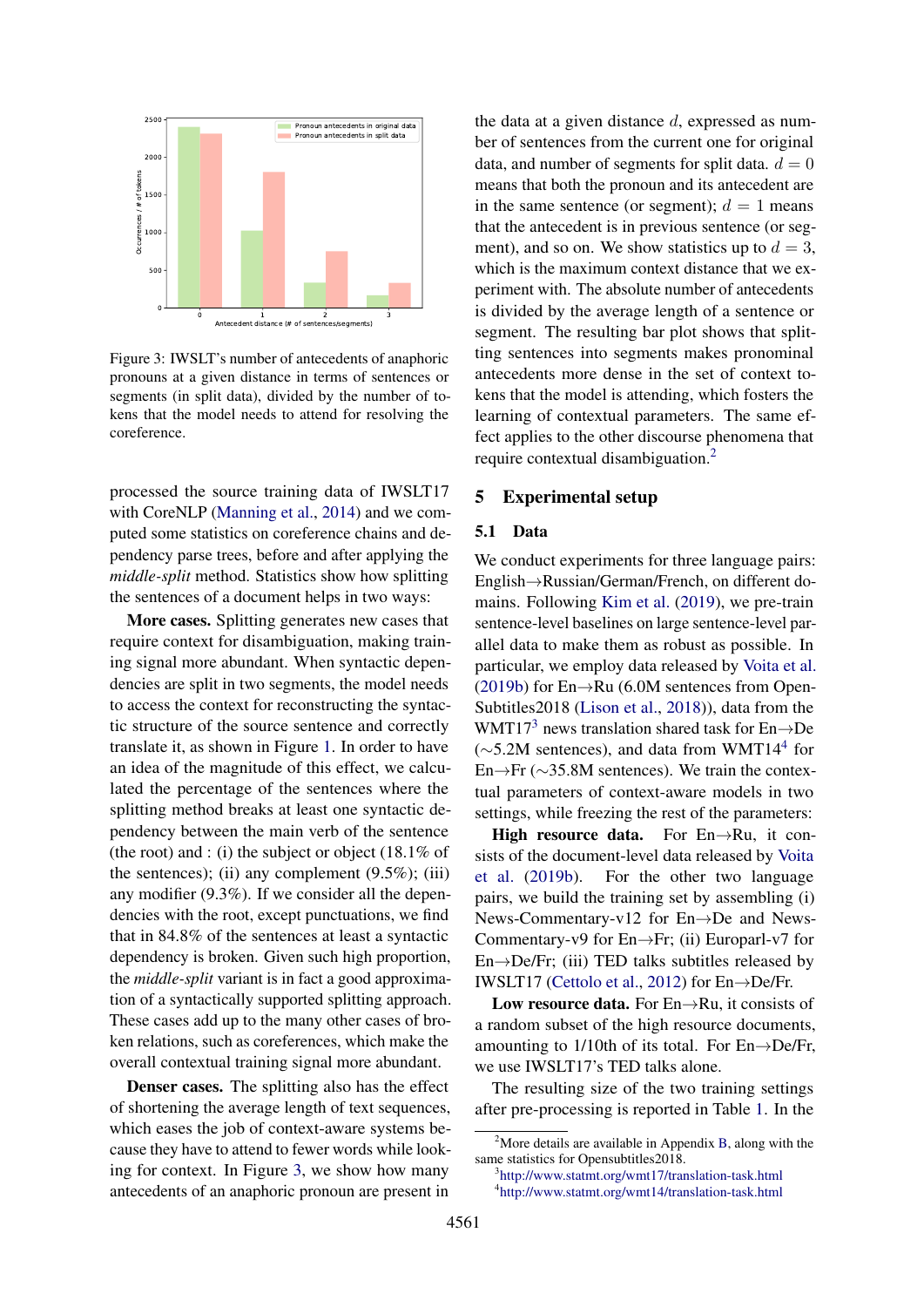<span id="page-5-0"></span>

|          | $En \rightarrow Ru$ | $En \rightarrow De$ | $En \rightarrow Fr$ |
|----------|---------------------|---------------------|---------------------|
| Low Res  | 0.15M(8.3)          | 0.20M(20.8)         | 0.23M(21.0)         |
| High Res | 1.50M(8.3)          | 2.29M(27.29)        | 2.31M(27.6)         |

Table 1: Millions of sentence pairs used for training context-aware models, and their average source length.

case of En→De/Fr, baselines and context-aware models that were trained on high resources are also fine-tuned on IWSLT17, so that both high and low resource settings can be bench-marked on the IWSLT17's test set 2015. Test-sets 2011-2014 are used as development set. For En→Ru, we use the dev and test sets provided by [Voita et al.](#page-11-11) [\(2019b\)](#page-11-11). [5](#page-5-1)

# 5.2 Evaluation

Besides evaluating average translation quality with BLEU [\(Papineni et al.,](#page-10-7)  $2002$ ), <sup>[6](#page-5-2)</sup> we employ three contrastive test suites for the evaluation of the trans-lation of discourse phenomena.<sup>[7](#page-5-3)</sup>

En→Ru EllipsisVP [\(Voita et al.,](#page-11-11) [2019b\)](#page-11-11). Consisting of 500 examples from OpenSubtitles2018, each containing multiple contrastive hypotheses to evaluate the translation of verb phrase ellipses. Source sentences contain an auxiliary verb (e.g. "do") and an omitted main verb, which can be imputed thanks to one of the three context sentences. [Voita et al.](#page-11-11) [\(2019b\)](#page-11-11) proposed test sets for the evaluation of other discourse phenomena, but we do not use them because they are conceived for systems using target-side context too.

En→De ContraPro [\(Müller et al.,](#page-10-10) [2018\)](#page-10-10). A large-scale test set from OpenSubtitles2018 [\(Li](#page-10-13)[son et al.,](#page-10-13) [2018\)](#page-10-13), that measures translation accuracy of the English anaphoric pronoun *it* into the corresponding German translations *er*, *sie* or *es*. Examples are balanced across the three pronoun classes (4,000 examples each). Each example requires identification of the pronominal antecedent, either in the source or target side, that can be found in the current sentence or any of the previous ones.

En→Fr ContraPro [\(Lopes et al.,](#page-10-4) [2020\)](#page-10-4). A large-scale test set from OpenSubtitles2018, completely analogous to the previous one but focused on the translation of two English pronouns: *it* and

*they*. It consists of 3,500 examples for each target pronoun type: *il* or *elle* for *it*, *ils* or *elles* for *they*.

### 5.3 Models

We experiment with three models:

*K0*. A sentence-level baseline, following the *Transformer-base* by [Vaswani et al.](#page-11-0) [\(2017\)](#page-11-0).

*K1*. A context aware multi-encoder architecture with *outside integration* (see Section [2.2\)](#page-1-2), that encodes a single past source sentence as context.

*K3*. A context aware multi-encoder architecture with *outside integration*, that encodes three past source sentences as context.<sup>[8](#page-5-4)</sup>

For both *K1* and *K3*, sentence-level parameters  $\theta_S$  follow the *Transformer-base* configuration (hidden size of 512, feed forward size of 2048, 6 layers, 8 attention heads, total of 60.7M parameters), while contextual parameters  $\theta_C$  follow hierarchical architecture with source-side encoder proposed by [Miculicich et al.](#page-10-2) [\(2018\)](#page-10-2) (hidden size of 512, feed forward size of 2048, 8 attention heads, total of 4.7M parameters).<sup>[9](#page-5-5)</sup> Context-aware models are trained following the *two-step strategy* described in Section [2.2.](#page-1-2) Sentence-level parameters  $\theta_S$  of both *K1* and *K3* are initialized with *K0* and freezed. This has the advantage of saving time and computation, since only a small fraction of parameters  $(\theta_C)$  is trained (4.7M over a total of 65.2M).

# 6 Results and Analysis

### 6.1 Training contextual parameters is hard

In this section we provide evidence about the difficulty of training contextual parameters on document-level data. In the first block of lines of Table [2,](#page-6-1) after the results of the sentence-level baseline *K0*, we report performance of context-aware models trained on original document-level data, comparing low and high resource settings.

When trained on low resources, models display good BLEU on the test set, generally without relevant degradation with respect to *K0*, or even with some improvements. However, such marginal fluctuations in BLEU are difficult to interpret, as they do not necessarily correspond to better or worse translation [\(Freitag et al.,](#page-9-11) [2020\)](#page-9-11). Accuracy on the contrastive test sets also increases marginally over baseline, if at all, for  $En \rightarrow De/Fr$ .

<span id="page-5-1"></span><sup>&</sup>lt;sup>5</sup>We report in Appendix [C](#page-13-1) a re-cap of the datasets used and details about pre-processing.

<span id="page-5-2"></span><sup>6</sup>Moses' *multi-bleu-detok* [\(Koehn et al.,](#page-9-10) [2007\)](#page-9-10) for De/Fr, *multi-bleu* on lowercased Ru as [Voita et al.](#page-11-11) [\(2019b\)](#page-11-11).

<span id="page-5-3"></span><sup>&</sup>lt;sup>7</sup>Whenever relevant, we calculate the statistical significance of the differences between models' accuracies with the paired McNemar test [\(McNemar,](#page-10-14) [1947\)](#page-10-14).

<span id="page-5-4"></span><sup>&</sup>lt;sup>8</sup>Although the splitting does not increase the number of inter-segment phenomena for  $d > 1$ , it strengthens the signal by making it more dense (see Section [4.2\)](#page-3-0). Thus, *K3* and any wider-context model can profit from the proposed approach.

<span id="page-5-5"></span> $\rm^9$ Details can be found in Appendix [C](#page-13-1)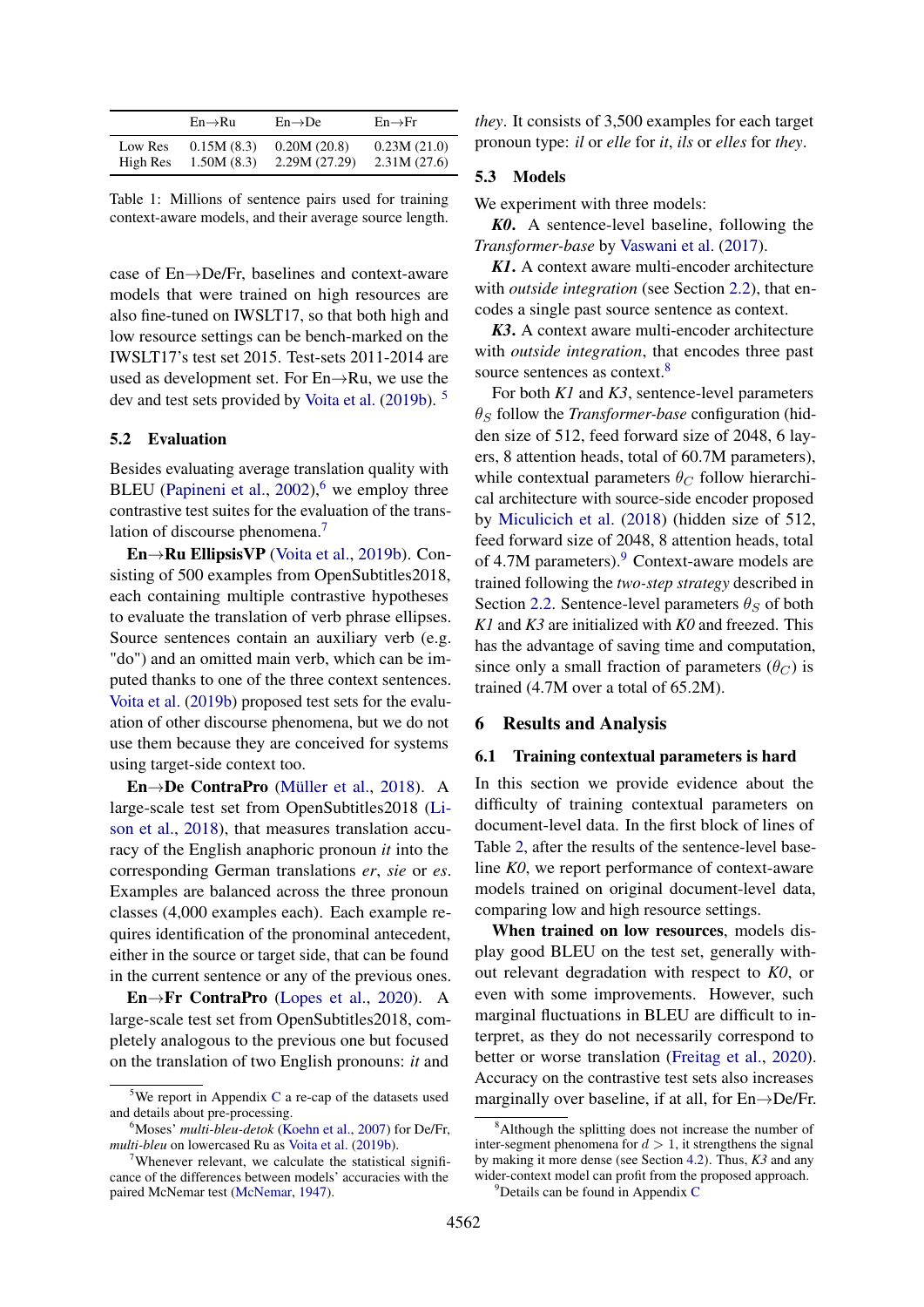<span id="page-6-1"></span>

|           |          |                    | $En \rightarrow De$         |                    | $En \rightarrow Fr$  |             | $En \rightarrow Ru$    | Avg.               |
|-----------|----------|--------------------|-----------------------------|--------------------|----------------------|-------------|------------------------|--------------------|
| Model     | Setting  | <b>BLEU</b>        | <b>ContraPro</b> $\uparrow$ | <b>BLEU</b>        | ContraPro $\uparrow$ | <b>BLEU</b> | Ellipsis-VP $\uparrow$ | <b>Train Hours</b> |
| K0        |          | 32.97              | 46.37                       | 41.63              | 79.46                | 31.37       | 25.40                  |                    |
| ΚĪ        | Low Res  | $\overline{33.14}$ | 47.05                       | $4\overline{1.93}$ | $\overline{79.24}$   | 30.89       | 32.20                  | 2.9(1.0x)          |
| K3        | Low Res  | 32.86              | 46.48                       | 41.40              | 80.53                | 31.00       | 29.20                  | 3.5(1.0x)          |
| K1        | High Res | 33.16              | 57.75                       | 41.65              | 84.32                | 31.15       | 44.00                  | 13.0(4.5x)         |
| K3        | High Res | 33.1               | 51.14                       | 41.95              | 82.94                | 31.23       | 39.20                  | 16.8(4.8x)         |
| $Kl$ -d&r | Low Res  | 33.44              | $60.21*$                    | 41.78              | 84.06                | 31.09       | $47.00*$               | 6.7(2.3x)          |
| $K3$ -d&r | Low Res  | 33.36              | $56.22*$                    | 41.68              | 85.50*               | 32.12       | $46.60*$               | 6.4(1.8x)          |
| $Kl$ -d&r | High Res | 32.82              | $61.09*$                    | 41.81              | 84.17                | 31.09       | 59.40*                 | 16.5(5.7x)         |
| $K3$ -d&r | High Res | 33.07              | 59.56*                      | 41.91              | 85.66*               | 31.27       | $60.40*$               | 22.3(6.4x)         |

Table 2: BLEU score on testsets and accuracy (%) on contrastive sets. The last column reports the average context-aware training time (in hours), including the time for *d&r* pre-training. The symbol \* denotes statistically significant (p<0.01) improvements w.r.t *K0* and non-*d&r* counterparts (first block of rows).

*K1* even shows a slight degradation of performance over the sentence-level baseline for En→Fr. These results highlight the struggle of contextual parameters to learn an appropriate use of context, other than acting as mere regularizers, as it was suggested by [Kim et al.](#page-9-1) [\(2019\)](#page-9-1) and [Li et al.](#page-10-0) [\(2020\)](#page-10-0). On Russian instead, models display some improvements w.r.t. *K0*. This aligns with our expectations, since En→Ru Low Res has a volume of inter-sentential discourse phenomena (such as coreferences) that is comparable with En→De/Fr Low Res, but sentences are 2.5x shorter.[10](#page-6-2) In other words, the *double challenge of sparsity* is mitigated on this corpus.

When trained on high resources, systems show substantial improvements in their contextmodeling capabilities, on all language pairs. Instead, BLEU improves of a few decimal points only, showing its limits to measure improvements in context-aware translation. These results confirm the intuition discussed in Section [3:](#page-2-0) increasing the volume of data is a trivial solution to mitigate sparsity.

#### 6.2 Divide and rule

In this section, we show that the proposed pretraining strategy is a more efficient answer to the double challenge of sparsity than simply adding more data, and one that allows improvements when resources are abundant too. The second block of Table [2](#page-6-1) displays performance of models that have undergone  $d\&r$  pre-training on the same documentlevel data as the models in the previous block, but where sentences were split in two segments following the *middle-split* method with  $l_{min} = 7$ (see [4.1\)](#page-3-3). During *d&r* pre-training, *K1* and *K3* encode one and three past segments (instead of

sentences), respectively. After *d&r* pre-training, models have been tuned and evaluated on original, non-split data. The pre-training proves to be very effective, as all models show strong improvements in terms of accuracy on the test suites, with the sole exception of *K1-d&r* on En→Fr High Res. The average improvement is of +10.79 accuracy points on Low Res, +8.49 on High Res, showing that *d&r* brings strong improvements even when data are abundant. Interestingly, improvements are not uniformly distributed across language pairs and domains:  $+17.20$  on average for En $\rightarrow$ Ru,  $+8.67$ for  $En \rightarrow De$ , +3.09 for  $En \rightarrow Fr$ . In terms of BLEU instead, we keep seeing minor fluctuations. This confirms that, while context-aware translation improves dramatically, the average translation quality measured with BLEU stays more or less constant.<sup>[11](#page-6-3)</sup> It is now evident that a proper assessment of multiencoder approaches can not be undergone without careful training of contextual parameters that targets the problem of sparsity.

Efficiency. A comparison between -*d&r* models trained on Low Res against models trained on High Res without *d&r* shows another quality of the *d&r* pre-training strategy: efficiency. The same context-aware models achieve superior performances with 1/10th of the document-level data and a much shorter training time (last column).

#### <span id="page-6-0"></span>6.3 Impact of the splitting method

Following Section [4.1,](#page-3-3) we study the impact of using a different splitting method other than *middlesplit*. All the variants are applied to the  $En \rightarrow De/Fr$ 

<span id="page-6-2"></span><sup>&</sup>lt;sup>10</sup>See Table [1;](#page-5-0) more details can be found in Appendix [B](#page-13-0)

<span id="page-6-3"></span> $11$ To verify that the improvements on test suites after *d&r* pre-training really come from a better use of context, we present in Appendix [D](#page-14-0) an analysis of pronoun translation by antecedent distance, and an ablation study in which we test models on ContraPro with inconsistent context.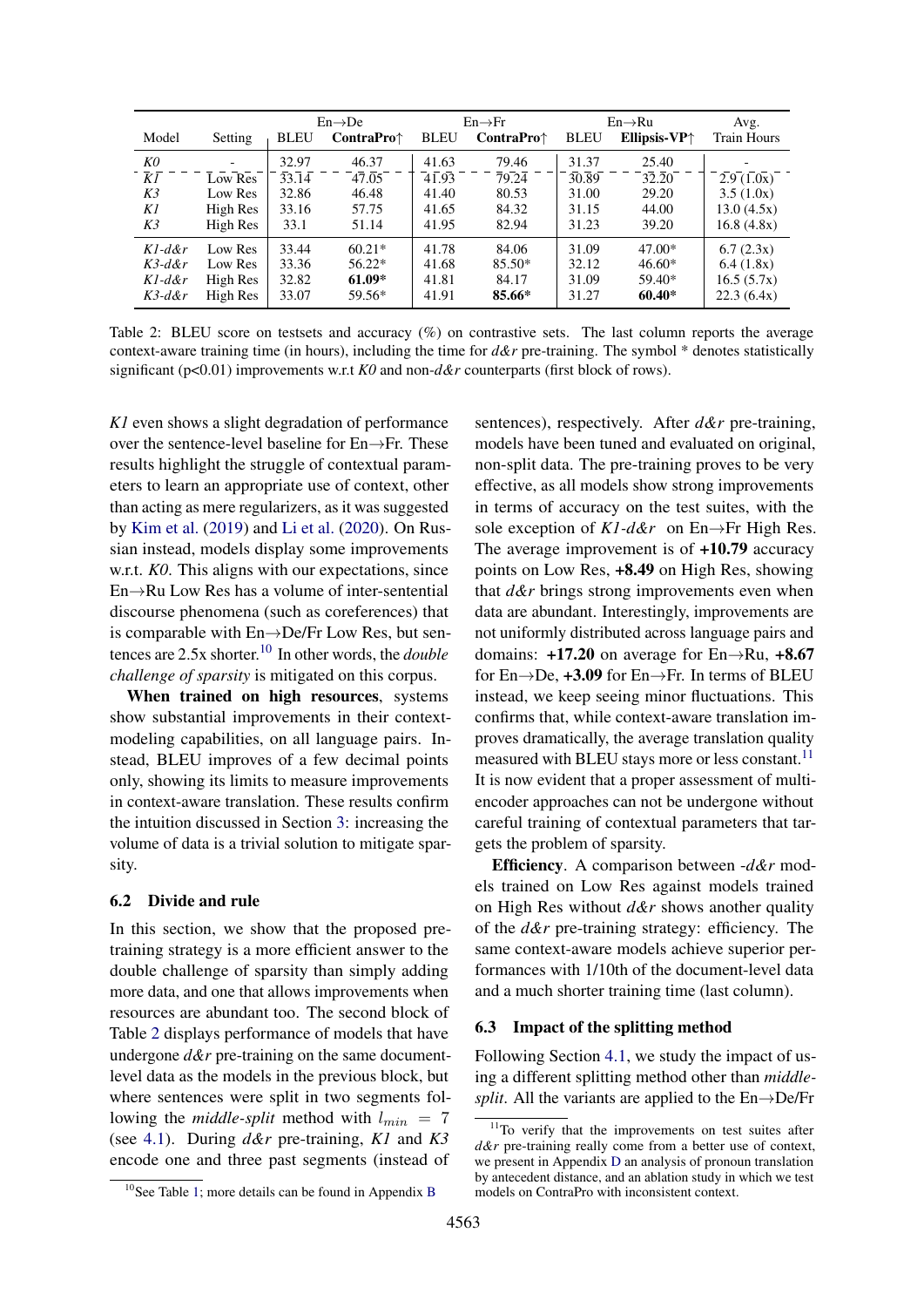<span id="page-7-1"></span>

| $En \rightarrow De$    |                                         |                      |                      |                  |
|------------------------|-----------------------------------------|----------------------|----------------------|------------------|
|                        | Middle <sup><math>\uparrow</math></sup> | Aligned $\uparrow$   | $Synt\uparrow$       | Multi $\uparrow$ |
| $Kl$ -d&r<br>$K$ 3-d&r | 60.21<br>56.22                          | $+0.69*$<br>$-1.38*$ | $-2.67*$<br>$+1.33*$ | $+1.13*$         |
|                        |                                         | $En \rightarrow Fr$  |                      |                  |
| $Kl$ -d&r<br>$K$ 3-d&r | 84.06<br>85.50                          | $+0.27$<br>$+0.20$   | $+0.15$<br>$+0.33**$ | $-0.09$          |

Table 3: Comparison of accuracy of context-aware pronoun translation (ContraPro) by *d&r* pre-trained models with the *middle-split* method (first column) and the other proposed methods (relative difference). \*:  $p < 0.01$ , \*\*:  $p < 0.05$ .

low resource setting (IWSLT), with  $l_{min} = 7$ , and the *d&r* pre-trained models are evaluated on ContraPro. The *aligned-split* method is based on alignments learned with *fast\_align* [\(Dyer et al.,](#page-9-12) [2013\)](#page-9-12), while for the *synt-split* method we retrieve intrasentential pronominal coreferences with CoreNLP [\(Manning et al.,](#page-10-12) [2014\)](#page-10-12), and we try to split them wherever present in a sentence-pair. We split sentences as close to the middle as possible, while attempting to break the maximum number of coreferences.[12](#page-7-0) Finally, for the *multi-split* method, we split sentence-pairs in a half for  $len(S^i) \geq 7$ , and also in three segments of identical size for  $len(S<sup>i</sup>) \ge 15$ . The performance differences between models pre-trained with *middle-split* and the other variants are reported in Table [3.](#page-7-1) As we can see, splitting variants allow small improvements in 7 cases out of 10, although variations are marginal: the simple *middle-split* method seems to be already close to optimal. This observation can be explained by multiple elements. Firstly, *middle-split* produces segment pairs that are already well aligned: most of the source and target segments are aligned with the exception of one or two words, and the fact of having only a few misplaced words might act as a regularization factor. Secondly, *middle-split* breaks a syntactic relation for the vast majority of sentences already, as explained in Section [4.2,](#page-3-0) which means that improvements achieved with syntactically driven splitting can only be marginal. Thirdly, splitting in more than one segment can be beneficial in some cases, because it allows to break more syntactic relations and increase density of signal, but it also increases the risk of misalignment between source and target, and might make the task too hard. Finally, tools like *fast\_align* and CoreNLP are characterized by a non-negligible language-dependent error rate, which affects the performance of the methods. In conclusion, *d&r* pre-training with *middle-split* seems to be the most convenient alternative for most use-cases because of its efficacy, its simplicity and its language-independence.

### 6.3.1 On the scope of middle-split

Even though *middle-split* relies on word order similarity between source and target languages, we argue that the required degree of similarity is met by a large number of language pairs, in the order of millions. In fact, there are around 4,000 written languages in the world [\(Eberhard et al.,](#page-9-13) [2021\)](#page-9-13), and most of them can be grouped in a few types with similar word orders, as shown by the ample literature on word order typologies [\(Tomlin,](#page-11-15) [2014;](#page-11-15) [Dryer and Haspelmath,](#page-9-14) [2013\)](#page-9-14).

The primary order of interest is the *constituent order*, concerning the relative order of subject (S), object (O) and verb (V) in a clause. There are seven possible language types with respect to the constituent order [\(Dryer,](#page-9-15) [2013c\)](#page-9-15): SOV, SVO, VSO, VOS, OVS, OSV, NDO (non-dominant order). [Tomlin](#page-11-15) [\(2014\)](#page-11-15) estimates that more than 40% of the world languages belong to the SOV type (languages adopting the SOV order), another 40% belong to the SVO type, while almost 10% of languages adopt VSO order. The other types are rarer. As we have shown above, the *middle-split* method is beneficial both in the case of language pairs of the same type, that deploy the same constituent order, like En-Fr/Ru, which all adopt SVO order, as well as for language pairs that belong to different types, as for En-De, where English is SVO and German is NDO, deploying both SOV and SVO according to the use cases [\(Dryer,](#page-9-15) [2013c\)](#page-9-15).

Similar observations also apply when we look at other word order categories. For instance, when looking at the order of modifiers or adverbials, languages can be clustered in a few types too, where the wide majority of languages belong to the biggest or second biggest type [\(Dryer,](#page-9-16) [2013b](#page-9-16)[,a\)](#page-9-17). Therefore, we believe that our method can be beneficial for millions of language pairs, including many low resource languages belonging not only to same word order types, but also slightly different ones (as in the case of SOV and SVO).

<span id="page-7-0"></span><sup>12</sup>More sophisticated *synt-split* methods could be devised, targeting other discourse phenomena, or several of them at the same time, with different degrees of priority.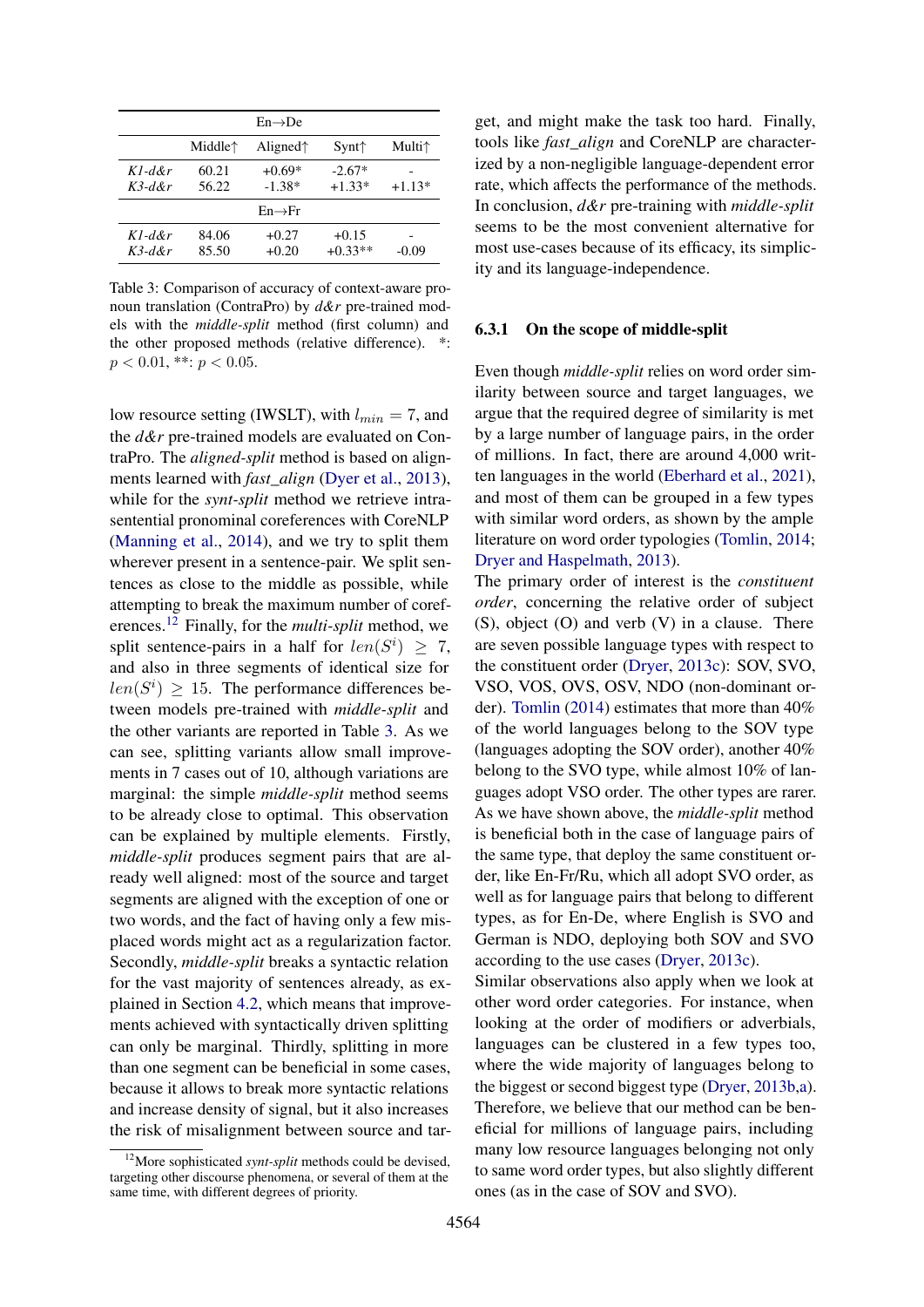<span id="page-8-1"></span>

|                                                                    |                    | $En \rightarrow De$ | $En \rightarrow Fr$ |                    |  |
|--------------------------------------------------------------------|--------------------|---------------------|---------------------|--------------------|--|
| Model                                                              | BL EU              | ContraP             | <b>BLEU</b>         | <b>ContraP</b>     |  |
| K0                                                                 | 32.08              | 45.00               | 40.92               | 79.70              |  |
| $\overline{Z}h\overline{a}n\overline{g}\overline{2}0\overline{I}8$ | $31.\overline{0}3$ | 42.60               | 40.95               | $\overline{59.00}$ |  |
| $Tu2018*$                                                          | 32.10              | 45.20               | 40.91               | 79.70              |  |
| Concat21                                                           | 31.84              | 48.00               | 40.67               | 80.90              |  |
| $Concat22*$                                                        | 30.89              | 70.80               | 40.57               | 83.20              |  |
| $Kl$ -d&r                                                          | 33.44              | 60.21               | 41.78               | 84.06              |  |
| $K$ 3-d&r                                                          | 33.36              | 56.22               | 41.68               | 85.50              |  |

Table 4: Comparison between various context-aware models trained on low resources (1st block) and our *d&r* pre-trained multi-encoder models trained on the same data. We report BLEU scores on the IWSLT testset and accuracies (in %) on ContraPro. The models annotated with \* have the advantage of accessing targetside context, while all the other context aware models access source-side context only.

### 6.3.2 Benchmarking

For a wider contextualization of our results, we report in the first block of Table [4](#page-8-1) some experimental results by [Lopes et al.](#page-10-4) [\(2020\)](#page-10-4), who trained and evaluated various context-aware approaches on the same low-resource setting (IWSLT17), adopting the very same experimental setup as ours. Specifically, they trained and evaluated:

*K0*: a baseline like ours;

*Zhang2018*: a multi-encoder model that encodes three past source sentences, with both *inside integration* (see [2.2\)](#page-1-2) and *outside integration* [\(Zhang](#page-11-9) [et al.,](#page-11-9) [2018\)](#page-11-9);

*Tu2018*: a multi-encoder model that encodes all the past context (at any distance) with a caching system with *inside integration* in the decoder, both on the source and the target side [\(Tu et al.,](#page-11-10) [2018\)](#page-11-10);

Concat21: a *many-to-one* (2-to-1) singleencoder approach (see [2.1\)](#page-1-3) that exploits contextual information from one past source sentence;

Concat22: a *many-to-many* (2-to-2) singleencoder approach that exploits contextual information from one past sentence, both on the source and the target side;

Multi-encoder models (*Zhang2018* and *Tu2018*) perform poorly or even lag behind *K0*, confirming the difficulty of multi-encoder models to learn contextualization on low resources and without any help against the problem of sparsity. Instead, concatenation approaches are stronger, likely because they do not have extra contextual parameters to train and simply finetune the same sentence-level Transformer architecture on the context-aware task. This makes them less affected by the problem of

sparsity. Our splitting strategy proves to be very effective, since both *d&r* pre-trained models outperform *Concat21* using the same amount of training data. Moreover, *K1/3*-*d&r* beat the strong *Concat*22 on En $\rightarrow$ Fr, which has the non-negligible advantage of using also the target-side context along the source-side. This benchmarking show that multi-encoder models are a viable solution for context-aware NMT, but that they need to be carefully (pre)-trained to harness their capabilities. We leave to future works a more detailed comparison between single-encoder and multi-encoder approaches, as well as between *d&r* and other recently proposed pre-training strategies for contextaware models (e.g., [Fernandes et al.](#page-9-18) [\(2021\)](#page-9-18)).

### 7 Conclusions

Multi-encoder models are a broad family of context-aware NMT models. In this work we have discussed the difficulty of training contextual parameters due to the sparsity of the words in need of context, and the sparsity of their relevant context. We have proposed a pre-training approach called *divide and rule*, based on splitting the training sentences, with four variants. After having analysed the implications of splitting on the distribution of discourse phenomena within the training data, we have shown that *d&r* allows to learn contextual parameters better and faster than by simply increasing training data. We have also shown that the simplest and language independent splitting variant, *middlesplit*, is a strong baseline that can be easily applied for pre-training any multi-encoder NMT model.

# Acknowledgements

We thank the anonymous reviewers for their insightful comments. This work has been partially supported by the Multidisciplinary Institute in Artificial Intelligence MIAI@Grenoble Alpes (ANR-19-P3IA-0003), and it was granted access to the HPC resources of IDRIS under the allocation 2020- 101501 made by GENCI.

### References

<span id="page-8-0"></span>Ruchit Rajeshkumar Agrawal, Marco Turchi, and Matteo Negri. 2018. [Contextual Handling in Neural Ma](https://cris.fbk.eu/handle/11582/314425#.XlZ3xeF7mkA)[chine Translation: Look Behind, Ahead and on Both](https://cris.fbk.eu/handle/11582/314425#.XlZ3xeF7mkA) [Sides.](https://cris.fbk.eu/handle/11582/314425#.XlZ3xeF7mkA) In *Proceedings of the 21st Annual Conference of the European Association for Machine Translation*, pages 11–20, Alacant, Spain.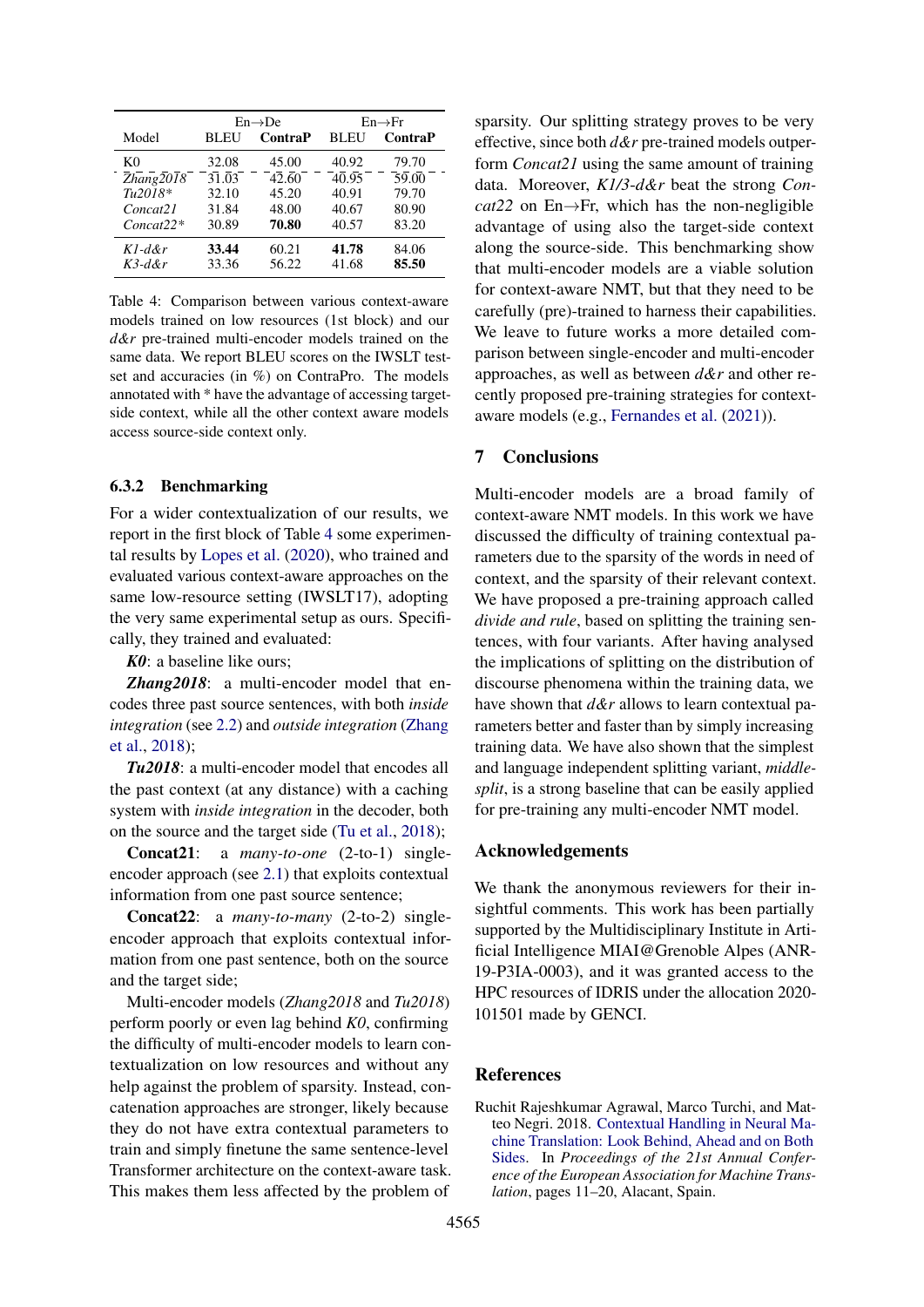- <span id="page-9-3"></span>Rachel Bawden, Rico Sennrich, Alexandra Birch, and Barry Haddow. 2018. [Evaluating discourse phenom](https://doi.org/10.18653/v1/N18-1118)[ena in neural machine translation.](https://doi.org/10.18653/v1/N18-1118) In *Proceedings of the 2018 Conference of the North American Chapter of the Association for Computational Linguistics: Human Language Technologies, Volume 1 (Long Papers)*, pages 1304–1313, New Orleans, Louisiana. Association for Computational Linguistics.
- <span id="page-9-9"></span>Mauro Cettolo, Christian Girardi, and Marcello Federico. 2012. [WIT3: Web inventory of transcribed](https://www.aclweb.org/anthology/2012.eamt-1.60) [and translated talks.](https://www.aclweb.org/anthology/2012.eamt-1.60) In *Proceedings of the 16th Annual conference of the European Association for Machine Translation*, pages 261–268, Trento, Italy. European Association for Machine Translation.
- <span id="page-9-17"></span>Matthew S. Dryer. 2013a. [Order of Adjective and](https://ci.nii.ac.jp/naid/10030056551/) [Noun.](https://ci.nii.ac.jp/naid/10030056551/) In *The World Atlas of Language Structures Online*. Max Planck Institute for Evolutionary Anthropology, Leipzig, Germany.
- <span id="page-9-16"></span>Matthew S. Dryer. 2013b. [Order of Adverbial Subordi](https://ci.nii.ac.jp/naid/10030056551/)[nator and Clause.](https://ci.nii.ac.jp/naid/10030056551/) In *The World Atlas of Language Structures Online*. Max Planck Institute for Evolutionary Anthropology, Leipzig, Germany.
- <span id="page-9-15"></span>Matthew S. Dryer. 2013c. [Order of subject, object and](https://ci.nii.ac.jp/naid/10030056551/) [verb.](https://ci.nii.ac.jp/naid/10030056551/) In *The World Atlas of Language Structures Online*. Max Planck Institute for Evolutionary Anthropology, Leipzig, Germany.
- <span id="page-9-14"></span>Matthew S. Dryer and Martin Haspelmath. 2013. *[The World Atlas of Language Structures Online](http://wals.info/)*. Max Planck Institute for Evolutionary Anthropology, Leipzig, Germany.
- <span id="page-9-12"></span>Chris Dyer, Victor Chahuneau, and Noah A. Smith. 2013. [A simple, fast, and effective reparameter](https://www.aclweb.org/anthology/N13-1073)[ization of IBM model 2.](https://www.aclweb.org/anthology/N13-1073) In *Proceedings of the 2013 Conference of the North American Chapter of the Association for Computational Linguistics: Human Language Technologies*, pages 644–648, Atlanta, Georgia. Association for Computational Linguistics.
- <span id="page-9-13"></span>David M. Eberhard, Gary F. Simons, and Charles D. Fenning. 2021. [Ethnologue: Languages of the](https://www.ethnologue.com/) [World.](https://www.ethnologue.com/) Library Catalog: www.ethnologue.com.
- <span id="page-9-18"></span>Patrick Fernandes, Kayo Yin, Graham Neubig, and André F. T. Martins. 2021. [Measuring and increasing](https://doi.org/10.18653/v1/2021.acl-long.505) [context usage in context-aware machine translation.](https://doi.org/10.18653/v1/2021.acl-long.505) In *Proceedings of the 59th Annual Meeting of the Association for Computational Linguistics and the 11th International Joint Conference on Natural Language Processing (Volume 1: Long Papers)*, pages 6467–6478, Online. Association for Computational Linguistics.
- <span id="page-9-11"></span>Markus Freitag, David Grangier, and Isaac Caswell. 2020. [BLEU might be guilty but references are not](https://doi.org/10.18653/v1/2020.emnlp-main.5) [innocent.](https://doi.org/10.18653/v1/2020.emnlp-main.5) In *Proceedings of the 2020 Conference on Empirical Methods in Natural Language Processing (EMNLP)*, pages 61–71, Online. Association for Computational Linguistics.
- <span id="page-9-7"></span>Christian Hardmeier. 2012. [Discourse in Statistical](https://doi.org/10.4000/discours.8726) [Machine Translation. A Survey and a Case Study.](https://doi.org/10.4000/discours.8726) *Discours. Revue de linguistique, psycholinguistique et informatique. A journal of linguistics, psycholinguistics and computational linguistics*, (11). 00039 Number: 11 Publisher: Presses universitaires de Caen.
- <span id="page-9-4"></span>Jingjing Huo, Christian Herold, Yingbo Gao, Leonard Dahlmann, Shahram Khadivi, and Hermann Ney. 2020. [Diving deep into context-aware neural ma](https://www.aclweb.org/anthology/2020.wmt-1.71)[chine translation.](https://www.aclweb.org/anthology/2020.wmt-1.71) In *Proceedings of the Fifth Conference on Machine Translation*, pages 604–616, Online. Association for Computational Linguistics.
- <span id="page-9-2"></span>Sebastien Jean, Stanislas Lauly, Orhan Firat, and Kyunghyun Cho. 2017. [Does Neural Ma](http://arxiv.org/abs/1704.05135)[chine Translation Benefit from Larger Context?](http://arxiv.org/abs/1704.05135)<br>
arXiv:1704.05135 [cs. stat]. 00039 arXiv: *arXiv:1704.05135* [cs, stat]. 1704.05135.
- <span id="page-9-5"></span>Marcin Junczys-Dowmunt. 2019. [Microsoft translator](https://doi.org/10.18653/v1/W19-5321) [at WMT 2019: Towards large-scale document-level](https://doi.org/10.18653/v1/W19-5321) [neural machine translation.](https://doi.org/10.18653/v1/W19-5321) In *Proceedings of the Fourth Conference on Machine Translation (Volume 2: Shared Task Papers, Day 1)*, pages 225–233, Florence, Italy. Association for Computational Linguistics.
- <span id="page-9-8"></span>Xiaomian Kang, Yang Zhao, Jiajun Zhang, and Chengqing Zong. 2020. [Dynamic context selection](https://doi.org/10.18653/v1/2020.emnlp-main.175) [for document-level neural machine translation via re](https://doi.org/10.18653/v1/2020.emnlp-main.175)[inforcement learning.](https://doi.org/10.18653/v1/2020.emnlp-main.175) In *Proceedings of the 2020 Conference on Empirical Methods in Natural Language Processing (EMNLP)*, pages 2242–2254, Online. Association for Computational Linguistics.
- <span id="page-9-1"></span>Yunsu Kim, Duc Thanh Tran, and Hermann Ney. 2019. [When and why is document-level context useful in](https://doi.org/10.18653/v1/D19-6503) [neural machine translation?](https://doi.org/10.18653/v1/D19-6503) In *Proceedings of the Fourth Workshop on Discourse in Machine Translation (DiscoMT 2019)*, pages 24–34, Hong Kong, China. Association for Computational Linguistics.
- <span id="page-9-10"></span>Philipp Koehn, Hieu Hoang, Alexandra Birch, Chris Callison-Burch, Marcello Federico, Nicola Bertoldi, Brooke Cowan, Wade Shen, Christine Moran, Richard Zens, Chris Dyer, Ondřej Bojar, Alexandra Constantin, and Evan Herbst. 2007. [Moses: Open](https://www.aclweb.org/anthology/P07-2045) [source toolkit for statistical machine translation.](https://www.aclweb.org/anthology/P07-2045) In *Proceedings of the 45th Annual Meeting of the Association for Computational Linguistics Companion Volume Proceedings of the Demo and Poster Sessions*, pages 177–180, Prague, Czech Republic. Association for Computational Linguistics.
- <span id="page-9-6"></span>Shaohui Kuang, Deyi Xiong, Weihua Luo, and Guodong Zhou. 2018. [Modeling coherence for](https://www.aclweb.org/anthology/C18-1050) [neural machine translation with dynamic and topic](https://www.aclweb.org/anthology/C18-1050) [caches.](https://www.aclweb.org/anthology/C18-1050) In *Proceedings of the 27th International Conference on Computational Linguistics*, pages 596–606, Santa Fe, New Mexico, USA. Association for Computational Linguistics.
- <span id="page-9-0"></span>Samuel Läubli, Rico Sennrich, and Martin Volk. 2018. [Has machine translation achieved human parity? a](https://doi.org/10.18653/v1/D18-1512)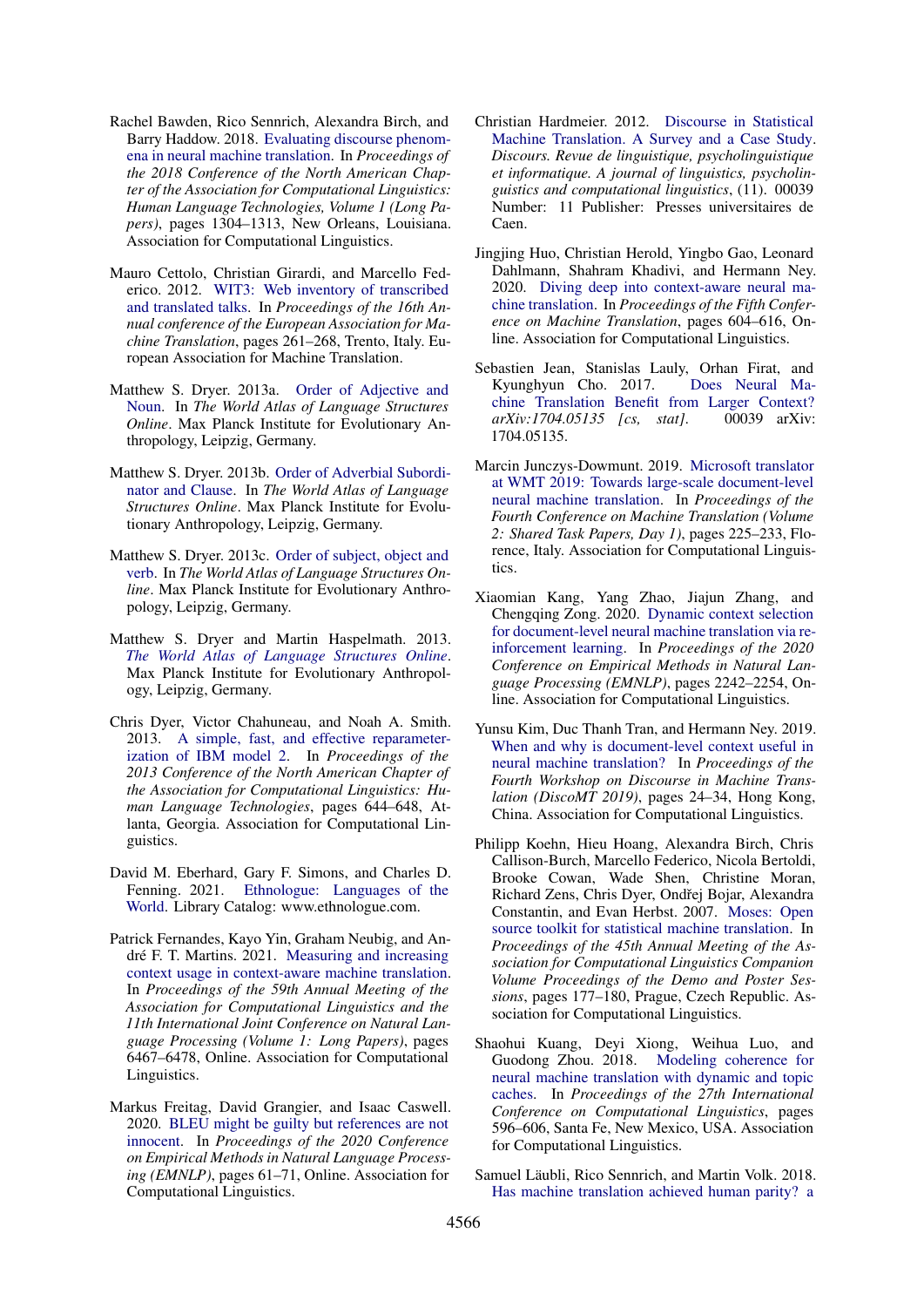[case for document-level evaluation.](https://doi.org/10.18653/v1/D18-1512) In *Proceedings of the 2018 Conference on Empirical Methods in Natural Language Processing*, pages 4791–4796, Brussels, Belgium. Association for Computational Linguistics.

- <span id="page-10-0"></span>Bei Li, Hui Liu, Ziyang Wang, Yufan Jiang, Tong Xiao, Jingbo Zhu, Tongran Liu, and Changliang Li. 2020. [Does multi-encoder help? a case study on context](https://doi.org/10.18653/v1/2020.acl-main.322)[aware neural machine translation.](https://doi.org/10.18653/v1/2020.acl-main.322) In *Proceedings of the 58th Annual Meeting of the Association for Computational Linguistics*, pages 3512–3518, Online. Association for Computational Linguistics.
- <span id="page-10-13"></span>Pierre Lison, Jörg Tiedemann, and Milen Kouylekov. 2018. [OpenSubtitles2018: Statistical rescoring of](https://www.aclweb.org/anthology/L18-1275) [sentence alignments in large, noisy parallel corpora.](https://www.aclweb.org/anthology/L18-1275) In *Proceedings of the Eleventh International Conference on Language Resources and Evaluation (LREC 2018)*, Miyazaki, Japan. European Language Resources Association (ELRA).
- <span id="page-10-4"></span>António Lopes, M. Amin Farajian, Rachel Bawden, Michael Zhang, and André F. T. Martins. 2020. [Document-level neural MT: A systematic compari](https://www.aclweb.org/anthology/2020.eamt-1.24)[son.](https://www.aclweb.org/anthology/2020.eamt-1.24) In *Proceedings of the 22nd Annual Conference of the European Association for Machine Translation*, pages 225–234, Lisboa, Portugal. European Association for Machine Translation.
- <span id="page-10-11"></span>Thang Luong, Quoc V. Le, Ilya Sutskever, Oriol Vinyals, and Lukasz Kaiser. 2016. Multi-task sequence to sequence learning. In *International Conference on Learning Representations*.
- <span id="page-10-1"></span>Shuming Ma, Dongdong Zhang, and Ming Zhou. 2020. [A simple and effective unified encoder for document](https://doi.org/10.18653/v1/2020.acl-main.321)[level machine translation.](https://doi.org/10.18653/v1/2020.acl-main.321) In *Proceedings of the 58th Annual Meeting of the Association for Computational Linguistics*, pages 3505–3511, Online. Association for Computational Linguistics.
- <span id="page-10-12"></span>Christopher Manning, Mihai Surdeanu, John Bauer, Jenny Finkel, Steven Bethard, and David McClosky. 2014. [The Stanford CoreNLP natural language pro](https://doi.org/10.3115/v1/P14-5010)[cessing toolkit.](https://doi.org/10.3115/v1/P14-5010) In *Proceedings of 52nd Annual Meeting of the Association for Computational Linguistics: System Demonstrations*, pages 55–60, Baltimore, Maryland. Association for Computational Linguistics.
- <span id="page-10-6"></span>Sameen Maruf and Gholamreza Haffari. 2018. [Docu](https://doi.org/10.18653/v1/P18-1118)[ment context neural machine translation with mem](https://doi.org/10.18653/v1/P18-1118)[ory networks.](https://doi.org/10.18653/v1/P18-1118) In *Proceedings of the 56th Annual Meeting of the Association for Computational Linguistics (Volume 1: Long Papers)*, pages 1275– 1284, Melbourne, Australia. Association for Computational Linguistics.
- <span id="page-10-5"></span>Sameen Maruf, André F. T. Martins, and Gholamreza Haffari. 2018. [Contextual neural model for translat](https://doi.org/10.18653/v1/W18-6311)[ing bilingual multi-speaker conversations.](https://doi.org/10.18653/v1/W18-6311) In *Proceedings of the Third Conference on Machine Translation: Research Papers*, pages 101–112, Brussels, Belgium. Association for Computational Linguistics.
- <span id="page-10-3"></span>Sameen Maruf, André F. T. Martins, and Gholamreza Haffari. 2019. [Selective attention for context-aware](https://doi.org/10.18653/v1/N19-1313) [neural machine translation.](https://doi.org/10.18653/v1/N19-1313) In *Proceedings of the 2019 Conference of the North American Chapter of the Association for Computational Linguistics: Human Language Technologies, Volume 1 (Long and Short Papers)*, pages 3092–3102, Minneapolis, Minnesota. Association for Computational Linguistics.
- <span id="page-10-9"></span>Sameen Maruf, Fahimeh Saleh, and Gholamreza Haffari. 2021. [A survey on document-level neural ma](https://doi.org/10.1145/3441691)[chine translation: Methods and evaluation.](https://doi.org/10.1145/3441691) *ACM Comput. Surv.*, 54(2).
- <span id="page-10-14"></span>Quinn McNemar. 1947. [Note on the sampling error of](https://doi.org/10.1007/BF02295996) [the difference between correlated proportions or per](https://doi.org/10.1007/BF02295996)[centages.](https://doi.org/10.1007/BF02295996) *Psychometrika*, 12(2):153–157. 03511.
- <span id="page-10-2"></span>Lesly Miculicich, Dhananjay Ram, Nikolaos Pappas, and James Henderson. 2018. [Document-level neu](https://doi.org/10.18653/v1/D18-1325)[ral machine translation with hierarchical attention](https://doi.org/10.18653/v1/D18-1325) [networks.](https://doi.org/10.18653/v1/D18-1325) In *Proceedings of the 2018 Conference on Empirical Methods in Natural Language Processing*, pages 2947–2954, Brussels, Belgium. Association for Computational Linguistics.
- <span id="page-10-10"></span>Mathias Müller, Annette Rios, Elena Voita, and Rico Sennrich. 2018. [A large-scale test set for the eval](https://doi.org/10.18653/v1/W18-6307)[uation of context-aware pronoun translation in neu](https://doi.org/10.18653/v1/W18-6307)[ral machine translation.](https://doi.org/10.18653/v1/W18-6307) In *Proceedings of the Third Conference on Machine Translation: Research Papers*, pages 61–72, Brussels, Belgium. Association for Computational Linguistics.
- <span id="page-10-15"></span>Myle Ott, Sergey Edunov, Alexei Baevski, Angela Fan, Sam Gross, Nathan Ng, David Grangier, and Michael Auli. 2019. [fairseq: A fast, extensible](https://doi.org/10.18653/v1/N19-4009) [toolkit for sequence modeling.](https://doi.org/10.18653/v1/N19-4009) In *Proceedings of the 2019 Conference of the North American Chapter of the Association for Computational Linguistics (Demonstrations)*, pages 48–53, Minneapolis, Minnesota. Association for Computational Linguistics.
- <span id="page-10-7"></span>Kishore Papineni, Salim Roukos, Todd Ward, and Wei-Jing Zhu. 2002. [Bleu: a method for automatic eval](https://doi.org/10.3115/1073083.1073135)[uation of machine translation.](https://doi.org/10.3115/1073083.1073135) In *Proceedings of the 40th Annual Meeting of the Association for Computational Linguistics*, pages 311–318, Philadelphia, Pennsylvania, USA. Association for Computational Linguistics.
- <span id="page-10-17"></span>Gabriel Pereyra, George Tucker, Jan Chorowski, Lukasz Kaiser, and Geoffrey Hinton. 2017. [Regu](http://arxiv.org/abs/1701.06548)[larizing Neural Networks by Penalizing Confident](http://arxiv.org/abs/1701.06548) [Output Distributions.](http://arxiv.org/abs/1701.06548) *ICLR workshop*. 00464 arXiv: 1701.06548.
- <span id="page-10-16"></span>Martin Popel and Ondřej Bojar. 2018. [Training Tips](https://doi.org/10.2478/pralin-2018-0002) [for the Transformer Model.](https://doi.org/10.2478/pralin-2018-0002) *The Prague Bulletin of Mathematical Linguistics*, 110(1):43–70.
- <span id="page-10-8"></span>Andrei Popescu-Belis. 2019. [Context in Neural Ma](http://arxiv.org/abs/1901.09115)[chine Translation: A Review of Models and Eval](http://arxiv.org/abs/1901.09115)[uations.](http://arxiv.org/abs/1901.09115) *arXiv:1901.09115 [cs]*. 00010 arXiv: 1901.09115.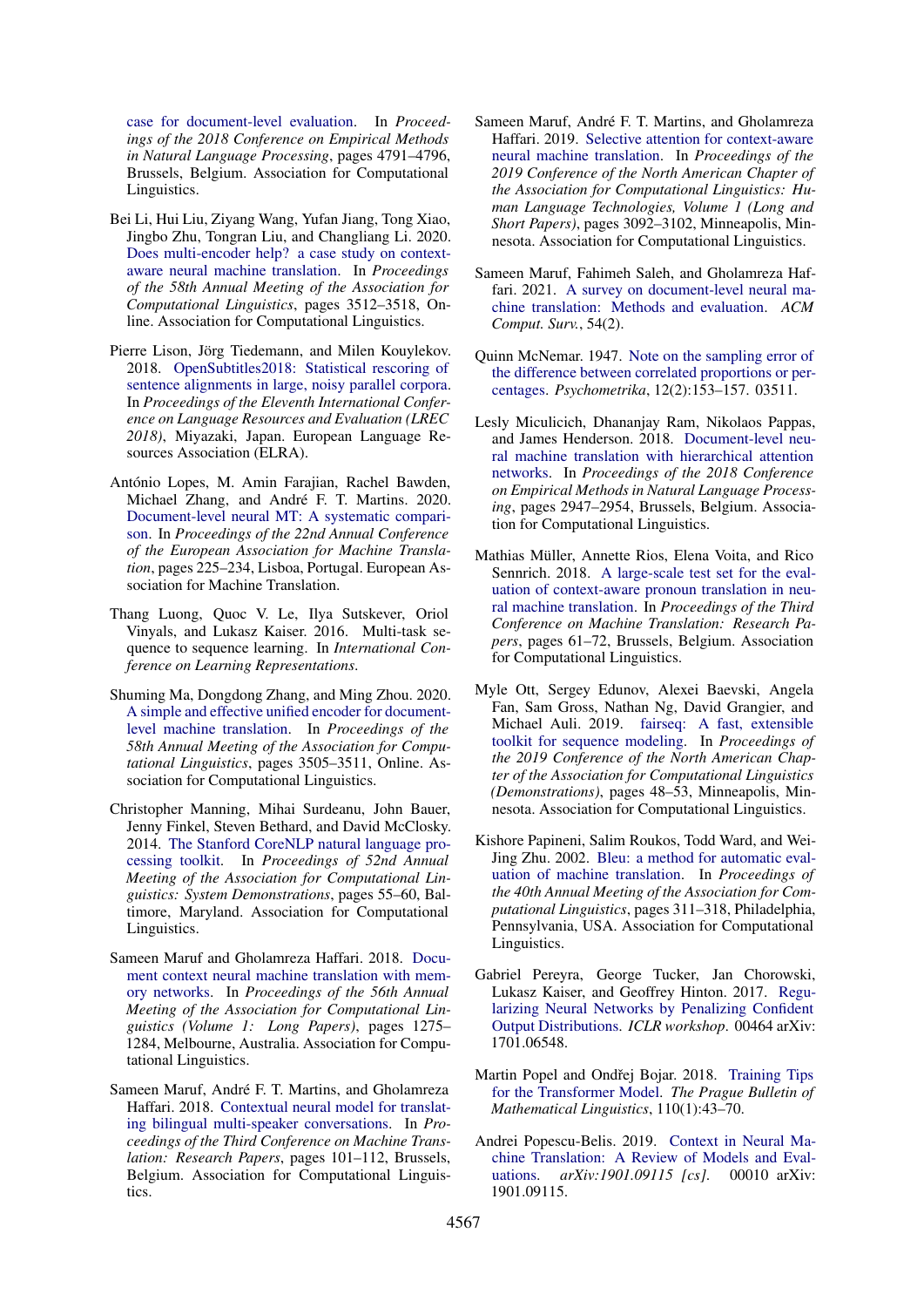- <span id="page-11-17"></span>Yves Scherrer, Jörg Tiedemann, and Sharid Loáiciga. 2019. [Analysing concatenation approaches to](https://doi.org/10.18653/v1/D19-6506) [document-level NMT in two different domains.](https://doi.org/10.18653/v1/D19-6506) In *Proceedings of the Fourth Workshop on Discourse in Machine Translation (DiscoMT 2019)*, pages 51–61, Hong Kong, China. Association for Computational Linguistics.
- <span id="page-11-16"></span>Rico Sennrich, Barry Haddow, and Alexandra Birch. 2016. [Neural machine translation of rare words](https://doi.org/10.18653/v1/P16-1162) [with subword units.](https://doi.org/10.18653/v1/P16-1162) In *Proceedings of the 54th Annual Meeting of the Association for Computational Linguistics (Volume 1: Long Papers)*, pages 1715– 1725, Berlin, Germany. Association for Computational Linguistics.
- <span id="page-11-7"></span>Dario Stojanovski, Benno Krojer, Denis Peskov, and Alexander Fraser. 2020. [ContraCAT: Contrastive](https://doi.org/10.18653/v1/2020.coling-main.417) [coreference analytical templates for machine transla](https://doi.org/10.18653/v1/2020.coling-main.417)[tion.](https://doi.org/10.18653/v1/2020.coling-main.417) In *Proceedings of the 28th International Conference on Computational Linguistics*, pages 4732– 4749, Barcelona, Spain (Online). International Committee on Computational Linguistics.
- <span id="page-11-6"></span>Amane Sugiyama and Naoki Yoshinaga. 2019. [Data](https://doi.org/10.18653/v1/D19-6504) [augmentation using back-translation for context](https://doi.org/10.18653/v1/D19-6504)[aware neural machine translation.](https://doi.org/10.18653/v1/D19-6504) In *Proceedings of the Fourth Workshop on Discourse in Machine Translation (DiscoMT 2019)*, pages 35–44, Hong Kong, China. Association for Computational Linguistics.
- <span id="page-11-12"></span>Xin Tan, Longyin Zhang, Deyi Xiong, and Guodong Zhou. 2019. [Hierarchical modeling of global con](https://doi.org/10.18653/v1/D19-1168)[text for document-level neural machine translation.](https://doi.org/10.18653/v1/D19-1168) In *Proceedings of the 2019 Conference on Empirical Methods in Natural Language Processing and the 9th International Joint Conference on Natural Language Processing (EMNLP-IJCNLP)*, pages 1576– 1585, Hong Kong, China. Association for Computational Linguistics.
- <span id="page-11-8"></span>Yi Tay, Mostafa Dehghani, Dara Bahri, and Donald Metzler. 2020. [Efficient Transformers: A Survey.](http://arxiv.org/abs/2009.06732) *arXiv:2009.06732 [cs]*. 00008 arXiv: 2009.06732.
- <span id="page-11-1"></span>Jörg Tiedemann and Yves Scherrer. 2017. [Neural ma](https://doi.org/10.18653/v1/W17-4811)[chine translation with extended context.](https://doi.org/10.18653/v1/W17-4811) In *Proceedings of the Third Workshop on Discourse in Machine Translation*, pages 82–92, Copenhagen, Denmark. Association for Computational Linguistics.
- <span id="page-11-15"></span>Russell S. Tomlin. 2014. *Basic Word Order (RLE Linguistics B: Grammar): Functional Principles*. Routledge. Google-Books-ID: OlPIAgAAQBAJ.
- <span id="page-11-3"></span>Zhaopeng Tu, Yang Liu, Zhengdong Lu, Xiaohua Liu, and Hang Li. 2017. [Context gates for neural ma](https://doi.org/10.1162/tacl_a_00048)[chine translation.](https://doi.org/10.1162/tacl_a_00048) *Transactions of the Association for Computational Linguistics*, 5:87–99.
- <span id="page-11-10"></span>Zhaopeng Tu, Yang Liu, Shuming Shi, and Tong Zhang. 2018. [Learning to remember translation history with](https://doi.org/10.1162/tacl_a_00029) [a continuous cache.](https://doi.org/10.1162/tacl_a_00029) *Transactions of the Association for Computational Linguistics*, 6:407–420.
- <span id="page-11-0"></span>Ashish Vaswani, Noam Shazeer, Niki Parmar, Jakob Uszkoreit, Llion Jones, Aidan N. Gomez, Lukasz Kaiser, and Illia Polosukhin. 2017. Attention is all you need. In *Proceedings of the 31st International Conference on Neural Information Processing Systems*, NIPS'17, pages 6000–6010, Long Beach, California, USA. Curran Associates Inc.
- <span id="page-11-13"></span>Elena Voita, Rico Sennrich, and Ivan Titov. 2019a. [Context-aware monolingual repair for neural ma](https://doi.org/10.18653/v1/D19-1081)[chine translation.](https://doi.org/10.18653/v1/D19-1081) In *Proceedings of the 2019 Conference on Empirical Methods in Natural Language Processing and the 9th International Joint Conference on Natural Language Processing (EMNLP-IJCNLP)*, pages 877–886, Hong Kong, China. Association for Computational Linguistics.
- <span id="page-11-11"></span>Elena Voita, Rico Sennrich, and Ivan Titov. 2019b. [When a good translation is wrong in context:](https://doi.org/10.18653/v1/P19-1116) [Context-aware machine translation improves on](https://doi.org/10.18653/v1/P19-1116) [deixis, ellipsis, and lexical cohesion.](https://doi.org/10.18653/v1/P19-1116) In *Proceedings of the 57th Annual Meeting of the Association for Computational Linguistics*, pages 1198–1212, Florence, Italy. Association for Computational Linguistics.
- <span id="page-11-4"></span>Elena Voita, Pavel Serdyukov, Rico Sennrich, and Ivan Titov. 2018. [Context-aware neural machine trans](https://doi.org/10.18653/v1/P18-1117)[lation learns anaphora resolution.](https://doi.org/10.18653/v1/P18-1117) In *Proceedings of the 56th Annual Meeting of the Association for Computational Linguistics (Volume 1: Long Papers)*, pages 1264–1274, Melbourne, Australia. Association for Computational Linguistics.
- <span id="page-11-14"></span>KayYen Wong, Sameen Maruf, and Gholamreza Haffari. 2020. [Contextual neural machine translation](https://doi.org/10.18653/v1/2020.acl-main.530) [improves translation of cataphoric pronouns.](https://doi.org/10.18653/v1/2020.acl-main.530) In *Proceedings of the 58th Annual Meeting of the Association for Computational Linguistics*, pages 5971– 5978, Online. Association for Computational Linguistics.
- <span id="page-11-9"></span>Jiacheng Zhang, Huanbo Luan, Maosong Sun, Feifei Zhai, Jingfang Xu, Min Zhang, and Yang Liu. 2018. [Improving the transformer translation model with](https://doi.org/10.18653/v1/D18-1049) [document-level context.](https://doi.org/10.18653/v1/D18-1049) In *Proceedings of the 2018 Conference on Empirical Methods in Natural Language Processing*, pages 533–542, Brussels, Belgium. Association for Computational Linguistics.
- <span id="page-11-2"></span>Pei Zhang, Boxing Chen, Niyu Ge, and Kai Fan. 2020. [Long-short term masking transformer: A simple](https://doi.org/10.18653/v1/2020.emnlp-main.81) [but effective baseline for document-level neural ma](https://doi.org/10.18653/v1/2020.emnlp-main.81)[chine translation.](https://doi.org/10.18653/v1/2020.emnlp-main.81) In *Proceedings of the 2020 Conference on Empirical Methods in Natural Language Processing (EMNLP)*, pages 1081–1087, Online. Association for Computational Linguistics.
- <span id="page-11-5"></span>Zaixiang Zheng, Xiang Yue, Shujian Huang, Jiajun Chen, and Alexandra Birch. 2020. [Towards Making](https://doi.org/10.24963/ijcai.2020/551) [the Most of Context in Neural Machine Translation.](https://doi.org/10.24963/ijcai.2020/551) In *Proceedings of the Twenty-Ninth International Joint Conference on Artificial Intelligence, IJCAI-20*, pages 3983–3989. International Joint Conferences on Artificial Intelligence Organization.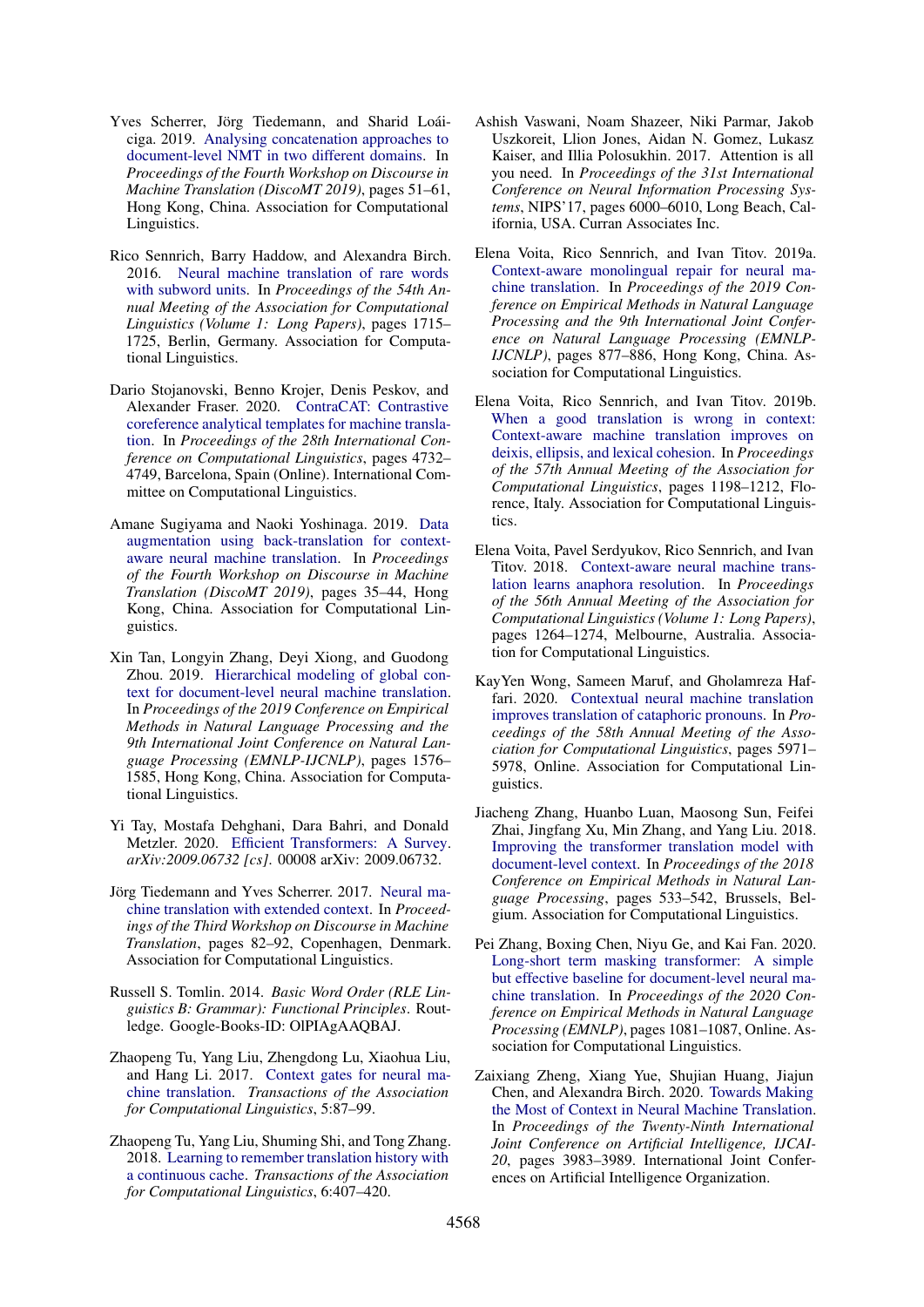<span id="page-12-1"></span>

| Coreferences - original data |             |                           |               |  |  |  |
|------------------------------|-------------|---------------------------|---------------|--|--|--|
| d.                           | #tokens     | Occurrences               |               |  |  |  |
|                              |             | All                       | Pronouns      |  |  |  |
| 0                            | 21.01       | 67,864 (3230)             | 50,556 (2406) |  |  |  |
| 1                            | 42.02       | 68,703 (1635)             | 43,220 (1029) |  |  |  |
| 2                            | 63.03       | 35,780 (568)              | 21,234 (337)  |  |  |  |
| 3                            | 84.04       | 25,533 (304)              | 14,284 (170)  |  |  |  |
|                              |             | Coreferences - split data |               |  |  |  |
| d.                           | #tokens     |                           | Occurrences   |  |  |  |
|                              |             | All                       | Pronouns      |  |  |  |
| $\overline{0}$               | 10.51       | 32,190 (3063)             | 24,328 (2315) |  |  |  |
| 1                            | 21.02       | 54,424 (2589)             | 37,966 (1806) |  |  |  |
| $\overline{2}$               | 31.53       | 37,837 (1200)             | 23,732 (753)  |  |  |  |
| 3                            | 42.04       | 22,529 (536)              | 14,035 (334)  |  |  |  |
|                              |             | Dependency trees          |               |  |  |  |
| <i>Split</i> dependency      |             |                           | Occurrences   |  |  |  |
|                              | subj or obj |                           | 41,065        |  |  |  |
|                              | complement  |                           | 21,726        |  |  |  |
|                              | modifier    |                           | 21,144        |  |  |  |
| any                          |             |                           | 147,066       |  |  |  |

Table 5: Number of coreference antecedents at a given distance d from the mention in the current sentence, for both original and split En→Fr IWSLT17. In brackets, the same figure divided by the average number of tokens that the model has to attend to resolve the coreference (#tokens). At the bottom, the number of sentences for which at least one syntactic dependency is split in two segments when using the split data. The percentage of examples that need context after splitting is 29.17% if we consider pronominal coreferences only, 39.8% if we consider all coreferences.

# <span id="page-12-0"></span>A Splitting methods

We provide here some extra details on the splitting methods that have been proposed and tested. For full details, we refer to our implementation.

Aligned-split. As already mentioned, we use where split = aligned split $(S^i, T^i, A^i)$ , which takes as input the word alignments  $A^i$ :

$$
A^i = \{ (j,k) | S_j^i \text{ and } T_k^i \text{ are aligned} \},
$$

where  $j = 1, ..., |S^i|$  and  $k = 1, ..., |T^i|$  are the indices of the words belonging to  $S^i$  and  $T^i$ , respectively. alignedsplit initially takes  $m<sub>S</sub>$  =  $\lfloor len(S^i)/2 \rfloor$  and  $m_T = \max\{k : (j,k) \in A^i, j \leq n\}$  $m<sub>S</sub>$ . Then, it checks whether this choice is not breaking apart two aligned words. Formally, it checks that:

$$
S_j^i \in S^{i,1} \wedge T_k^i \in T^{i,1} \text{ or } S_j^i \in S^{i,2} \wedge T_k^i \in T^{i,2}.\tag{1}
$$

<span id="page-12-3"></span>

| Coreferences - original data |         |                           |               |  |  |  |
|------------------------------|---------|---------------------------|---------------|--|--|--|
| d.                           | #tokens | Occurrences               |               |  |  |  |
|                              |         | All                       | Pronouns      |  |  |  |
| $\theta$                     | 8.32    | 36,628 (4402)             | 27,179 (3267) |  |  |  |
| 1                            | 16.64   | 60,204 (3618)             | 41,652 (2503) |  |  |  |
| 2                            | 24.96   | 26,397 (1058)             | 16,142 (647)  |  |  |  |
| 3                            | 33.28   | 11.571 (348)              | 6,654(200)    |  |  |  |
|                              |         |                           |               |  |  |  |
|                              |         | Coreferences - split data |               |  |  |  |
| d.                           | #tokens |                           | Occurrences   |  |  |  |
|                              |         | All                       | Pronouns      |  |  |  |
| $\mathbf{0}$                 | 4.16    | 13,322 (3202)             | 9,134 (2196)  |  |  |  |
| 1                            | 8.32    | 46,227 (5556)             | 34,104 (4099) |  |  |  |
| 2                            | 12.48   | 33,566 (2690)             | 22,676 (1817) |  |  |  |

Table 6: Same as in table [5](#page-12-1) for the Low Res En→Ru.

<span id="page-12-4"></span>

Figure 4: En-Fr IWSLT vs Low Res En-Ru OpenSubtitles2018: comparison of the number of antecedents of anaphoric pronouns at a given distance in terms of sentences/segments, divided by the number of tokens that the model needs to attend for resolving the coreference. Since sentences are much shorter in En-Ru data (8.32 vs. 21.02 tokens on average), the density of discourse phenomena within the sentence is much higher.

If this condition is not encountered, it tries to split the sentence pairs in the neighbouring distance, where condition [\(1\)](#page-12-2) is met. If the condition can not be met (e.g., because one of the two segments would be too short (<3 tokens)), alignedsplit falls back on middlesplit.

<span id="page-12-2"></span>Synt-split. In our implementation, the function where split = syntsplit $(S^i, T^i, L^i)$  takes as input the coreference relation  $L^i$  detected by CoreNLP on the source sentence *i*. If  $L^i$  is not empty, it means that a relevant intra-sentential relation is present (in our experiments, we look at pronominal coreferences). In this case, the algorithm checks whether splitting in the middle  $(m<sub>S</sub>)$  $\lfloor len(S^i)/2 \rfloor$  allows to break  $L^i$ , i.e., to separate the two related tokens in different segments. If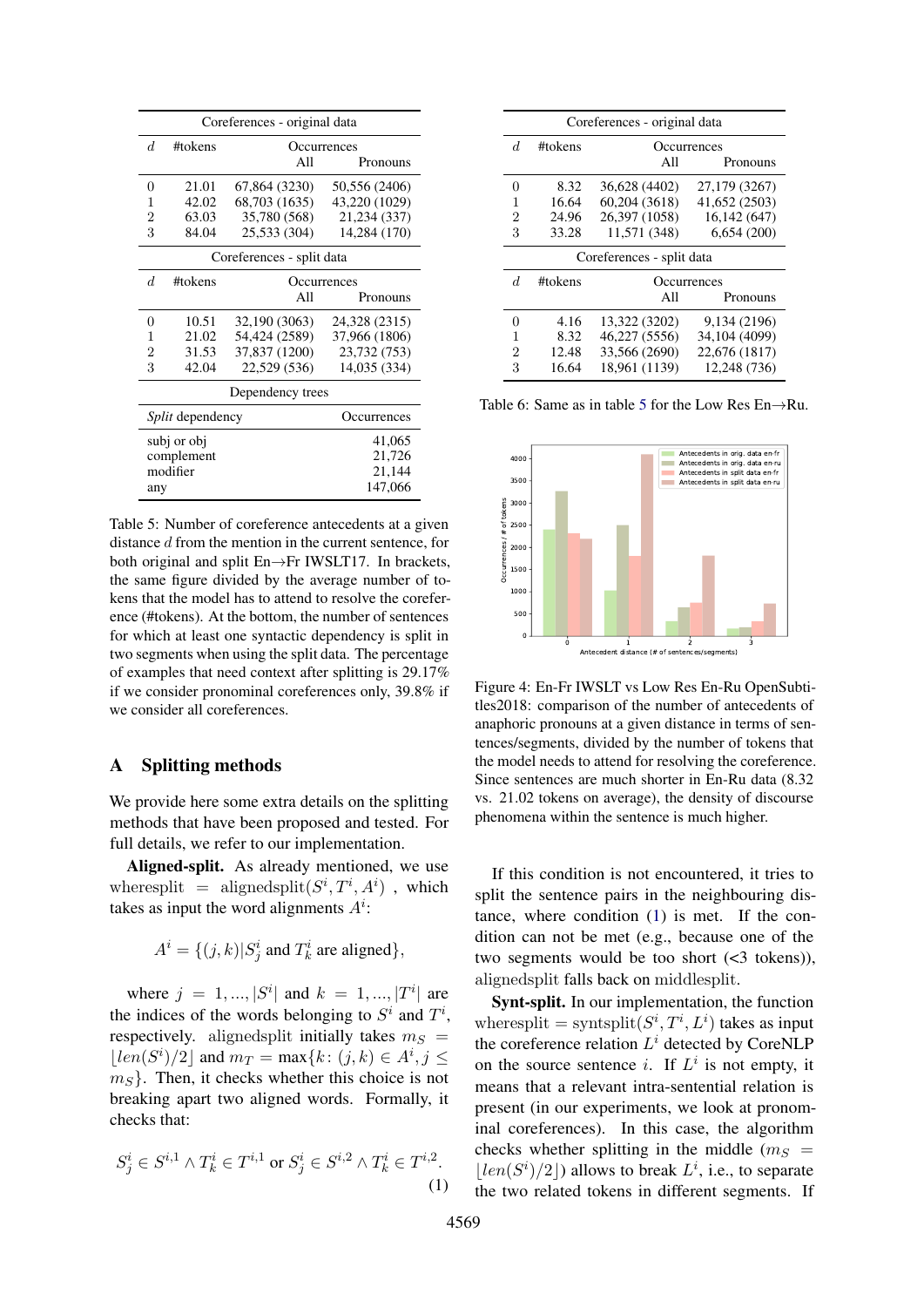<span id="page-13-3"></span>

|                      | Total  | $d=0$ | $d=1$ | $d=2$ | $d=3$ | d > 3 |
|----------------------|--------|-------|-------|-------|-------|-------|
| K0                   | 46.37  | 83.3  | 32.4  | 44.8  | 48.9  | 71.9  |
| $\overline{KI}$      | 47.05  | 82.5  | 33.9  | 45.3  | 48.0  | 69.9  |
| K <sub>3</sub>       | 46.48  | 82.4  | 32.8  | 45.0  | 48.9  | 71.7  |
| $Kl$ -d&r            | 60.21  | 81.1  | 56.5  | 44.9  | 48.7  | 73.3  |
| $K3-d&r$             | 56.22  | 81.7  | 46.8  | 55.2  | 56.2  | 72.4  |
| Sample Size          | 12000  | 2400  | 7075  | 1510  | 573   | 442   |
| <b>Relative Size</b> | 100.0% | 20.0% | 59.0% | 12.6% | 4.8%  | 3.7%  |

Table 7: Accuracy(%) of Low Res models on ContraPro En→De by pronoun antecedent distance. The first column represents the weighted average, calculated on the basis of the sample size of each group.

*middle-split* does not achieve this goal,  $m<sub>S</sub>$  is set to the closest index from the middle that breaks the relation, except for the case in which breaking the relation would mean generating a too short segment (<3 tokens). In this case, the algorithm falls back to *middle-split*.

# <span id="page-13-0"></span>B Impact of splitting

In Table [5,](#page-12-1) we provide details on the syntactic features and the impact of splitting (with *middlesplit*) for En→Fr IWSLT17, while Table [6](#page-12-3) shows the equivalent figures for the Low Resource subset of En→Ru OpenSubtitles2018. A visual comparison of the two datasets is presented in Figure [4.](#page-12-4) This complementary information confirms that the *middle-split* method is an effective way to strengthen the contextual training signal and to facilitate its exploitation by context-aware NMT systems, in different text domains.

# <span id="page-13-1"></span>C Experimental Setup

#### C.1 Data recap

We recap in Table [8](#page-14-1) the datasets that we use at each stage of training and test. The sentence-level training concerns the baselines, whose parameters are also used to initialize the sentence-level encoder and decoder of the context-aware models  $(\Theta_S)$ . Concerning En→Ru, [Voita et al.](#page-11-11) [\(2019b\)](#page-11-11) released two datasets extracted from OpenSubtitles2018: a document-level dataset of 1.5M sentences with context (document boundaries are available), and a sentence-level dataset of 6M sentences, which includes the sentences of the document-level dataset.

### C.2 Data preprocessing

The Opensubtitles2018 release by [Voita et al.](#page-11-11) [\(2019b\)](#page-11-11) has been already pre-processed. Therefore, we only apply byte pair encoding [\(Sennrich](#page-11-16)

[et al.,](#page-11-16) [2016\)](#page-11-16) using 32k merge operations jointly for source and target languages.

The other datasets are tokenized with the Moses toolkit [\(Koehn et al.,](#page-9-10) [2007\)](#page-9-10), further cleaned by removing long sentences, and byte pair encoded using 32k merge operations jointly for source and target languages. While IWSLT provides document boundaries for TED subtitles, the WMT releases of New-Commentary and Europarl do not provide them. Therefore, a small fraction of sentences in the High Resource setting will be paired with wrong context. However, we found the models to be robust against occasional random context (see also [Voita et al.](#page-11-4) [\(2018\)](#page-11-4) and [Müller et al.](#page-10-10) [\(2018\)](#page-10-10)). In order to make the models correctly learn how to translate headlines (the first line in a document), we need to have headlines in the training set. As such, we set artificial document boundaries in News-Commentary and Europarl, following the average document length of TED talks.

### C.3 Training and evaluation

All models are implemented in *fairseq* [\(Ott et al.,](#page-10-15) [2019\)](#page-10-15). After having pre-trained the baseline on 4 Tesla V100 for 200k steps, we train all models on a single Quadro RTX 6000, with a fixed batch size of approximately 16k tokens, $^{13}$  $^{13}$  $^{13}$  as it has been shown that Transformers need a large batch size for achieving the best performance [\(Popel and Bojar,](#page-10-16) [2018\)](#page-10-16). We stop training after 5 consecutive nonimproving validation steps (in terms of loss on dev). Corresponding validation performance for each reported test result with *middle-split* are reported in Table [9.](#page-14-2) We train models with the optimizer configuration and learning rate (LR) schedule described in [Vaswani et al.](#page-11-0) [\(2017\)](#page-11-0). The maximum LR is 0.0007 for baselines on  $En \rightarrow Ru/De$ , 0.001 for models on En→De/Fr low resource settings, and 0.0005 for all the others. In the  $En \rightarrow De/Fr$ 

<span id="page-13-2"></span><sup>&</sup>lt;sup>13</sup>The optimizer update is delayed to simulate 16k tokens.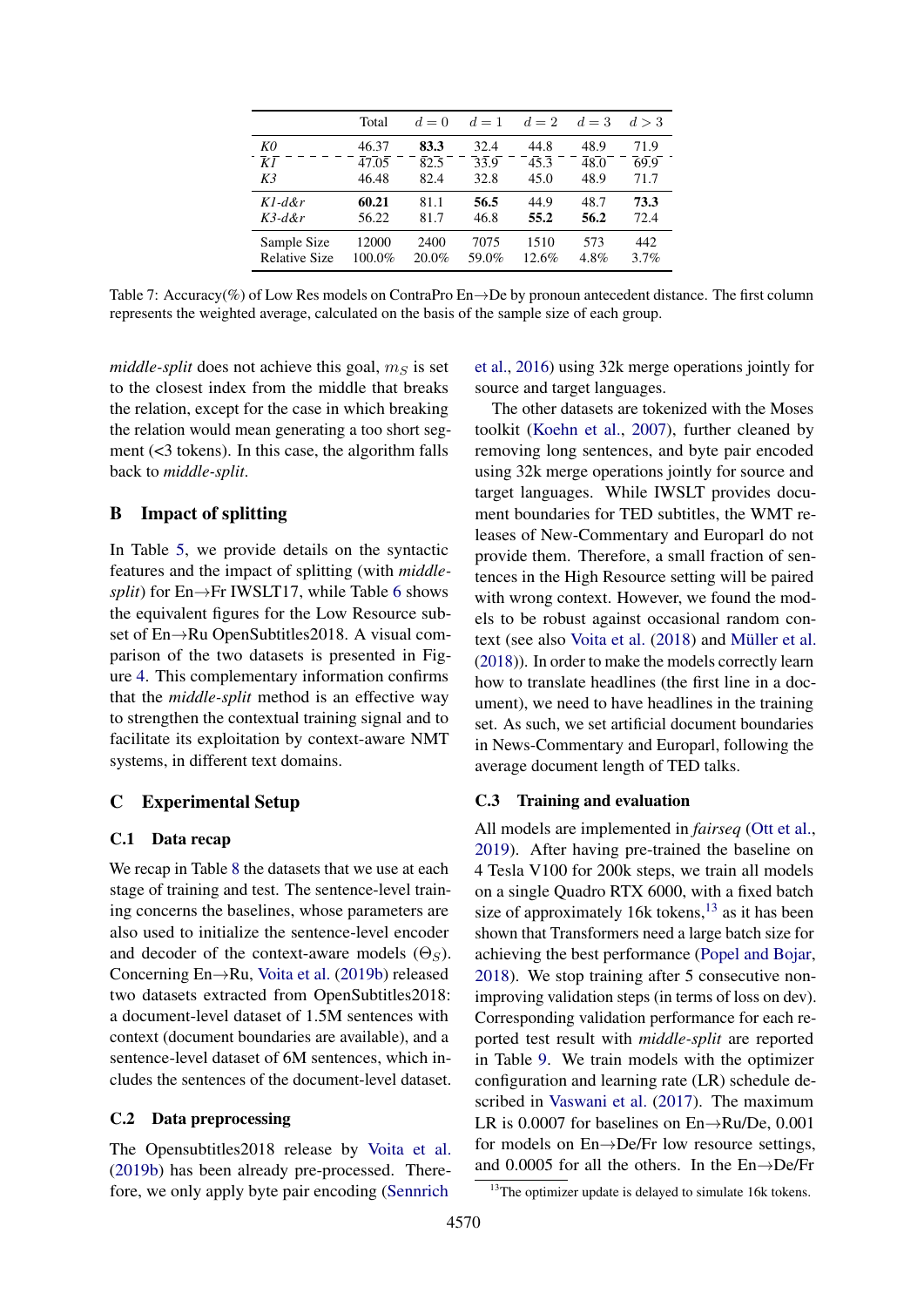<span id="page-14-1"></span>

|                            | $En \rightarrow Ru$          |                          |                          | $En \rightarrow De$                         |                          | $En \rightarrow Fr$                        |  |
|----------------------------|------------------------------|--------------------------|--------------------------|---------------------------------------------|--------------------------|--------------------------------------------|--|
|                            | <b>Low Res</b>               | <b>Hig Res</b>           | <b>Low Res</b>           | <b>Hig Res</b>                              | <b>Low Res</b>           | <b>Hig Res</b>                             |  |
| Sentence-level<br>training | OpenSubs2018                 | OpenSubs2018             | WMT17                    | WMT17                                       | WMT14                    | WMT14                                      |  |
| Context-aware<br>training  | $1/10$ th of<br>OpenSubs2018 | OpenSubs2018             | <b>IWSLT17</b>           | $News-v12$<br>Europarl-v7<br><b>IWSLT17</b> | <b>IWSLT17</b>           | $News-v9$<br>Europarl-v7<br><b>IWSLT17</b> |  |
| Fine-tuning                | $\overline{\phantom{0}}$     | $\overline{\phantom{0}}$ | $\overline{\phantom{0}}$ | <b>IWSLT17</b>                              | $\overline{\phantom{a}}$ | <b>IWSLT17</b>                             |  |
| Test (BLEU)                | OpenSubs2018                 | OpenSubs2018             | <b>IWSLT17</b>           | <b>IWSLT17</b>                              | <b>IWSLT17</b>           | <b>IWSLT17</b>                             |  |
| Contrastive test           | EllipsisVP                   | EllipsisVP               | ContraPro                | ContraPro                                   | ContraPro                | ContraPro                                  |  |

Table 8: Summary of the datasets used at each stage of training and evaluation of the models.

<span id="page-14-2"></span>

| Model           | <b>Setting</b> | En→Ru              | $En \rightarrow De$ | $En \rightarrow Fr$ |
|-----------------|----------------|--------------------|---------------------|---------------------|
| K0              |                | 3.626              | 3.629               | 3.230               |
| $\overline{KI}$ | Low Res        | $\overline{3.599}$ | 3.617               | 3.216               |
| K <sub>3</sub>  | Low Res        | 3.605              | 3.618               | 3.215               |
| K1              | High Res       | 3.596              | 3.617               | 3.210               |
| K3              | High Res       | 3.597              | 3.617               | 3.211               |
| $Kl$ -d&r       | Low Res        | 3.595              | 3.617               | 3.213               |
| $K$ 3-d&r       | Low Res        | 3.595              | 3.616               | 3.212               |
| $Kl$ -d&r       | High Res       | 3.593              | 3.616               | 3.211               |
| $K$ 3-d&r       | High Res       | 3.592              | 3.615               | 3.211               |

<span id="page-14-3"></span>Table 9: Corresponding loss on development set for each reported test result with *middle-split*.

| $P_{len}$ | $En \rightarrow Ru$ | $En \rightarrow De$ | $En \rightarrow Fr$ |
|-----------|---------------------|---------------------|---------------------|
| 0.6       | 31.76               | 32.80               | 44.47               |
| 0.7       | 31.58               | 32.76               | 44.48               |
| 0.8       | 31.47               | 32.72               | 44.50               |
| 0.9       | 31.33               | 32.65               | 44.53               |
| 1         | 31.23               | 32.64               | 44.59               |
| 1.1       | 31.12               | 32.60               | 44.59               |
| 1.2.      | 31.06               | 32.57               | 44.58               |

Table 10: Performance (BLEU) of *K0* on the development set according to different values of length penalty.

High Resource setting, contextual-parameters are finetuned on IWSLT17 with an initial LR of 0.0002 that shrinks by a factor of 0.99 at every epoch. We use label smoothing with an epsilon value of 0.1 [\(Pereyra et al.,](#page-10-17) [2017\)](#page-10-17) for all settings. Since the sentence-level parameters are pre-trained on a large amount of parallel data (WMT), the models are pretty robust to generalization, and dropout can be set to 0.1, which gave the best results for the non-contextual baseline *K0*. At inference time, we use beam search with a beam of 4 for all models. We adopt a length penalty  $(P_{len})$  of 0.6 for all models ( $P_{len}$  < 1 favors shorter sentences), with the exception of En→Fr models, to which we assign  $P_{len} = 1$ . The LR for training was

searched in {0.001, 0.0007, 0.0005, 0.0002}). The LR achieving the best loss on the validation set after convergence was selected.  $P_{len}$  was searched in {0.6, 0.7, 0.8, 0.9, 1.0, 1.1, 1.2} for *K0* only (see Table [10\)](#page-14-3). The length penalty resulting in the best BLEU score on the validation set was then used for all models within the same language pair. The other hyperparameters were set according to the relevant literature [\(Vaswani et al.,](#page-11-0) [2017;](#page-11-0) [Popel and](#page-10-16) [Bojar,](#page-10-16) [2018;](#page-10-16) [Voita et al.,](#page-11-11) [2019b;](#page-11-11) [Lopes et al.,](#page-10-4) [2020\)](#page-10-4).

### <span id="page-14-0"></span>D Results Analysis

# D.1 Accuracy by antecedent distance

Here, we want to investigate more in details the performance of the proposed approach on the accuracy of ambiguous pronoun translation. We report in Table [7](#page-13-3) the accuracy on En→De ContraPro, detailed by varying antecedent distance. We notice that all the improvements achieved by *-d&r* models are related to those pronouns whose antecedent is in the context  $(d \geq 1)$ , which is in line with the expectations of context-aware models exploiting context for disambiguation. *K1-d&r* is very strong in translating pronouns with antecedent distance  $d = 1$ , surpassing *K0* and *K1* baselines by 22+ points of accuracy. Similarly, *K3-d&r* surpasses baselines by a large margin on  $0 \le d \le 3$ , beating all the other models on  $d = 2, 3$ , as expected. We notice however that *K3-d&r* lacks behind *K1-d&r* on  $d = 1$ . On one side, this could be explained by the fact that *K1-d&r* is more specialized at modeling a single past sentence. On the other side, we also notice that the hierarchical context-encoding architecture by [Miculicich et al.](#page-10-2) [\(2018\)](#page-10-2), at the core of *K3*, is not aware of the distance of the context sentences that are encoded. Hence, we believe that  $K3-d\&r$  might perform worse on  $d = 1$  than  $K1$ *d&r* because it gives the same importance to further